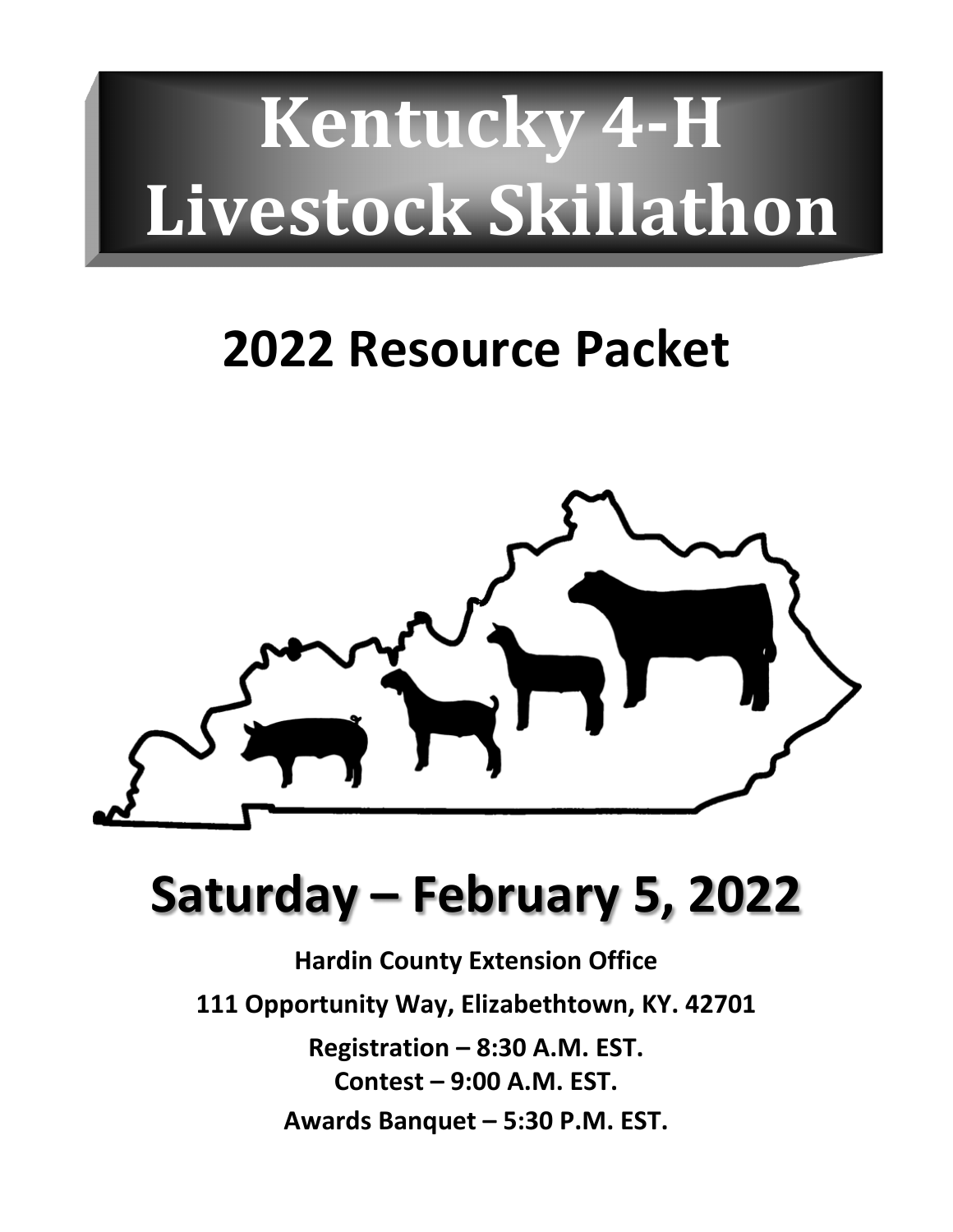

Kentucky 4-H State Livestock Skillathon Contest



Contest Date:

February 5, 2022

### Location:

Hardin County Extension Office 111 Opportunity Way, Elizabethtown, KY. 42701

### Contest Coordinator:

Zach Bartenslager – Extension Associate for Youth Livestock Programs Department of Animal and Food Sciences 603 W.P. Garrigus Building Lexington, KY 40546-0215 Phone: (859) 257-7544 E-mail: [zach.bart@uky.edu](mailto:zach.bart@uky.edu)

**Contest Registration and Payment is due by Friday January 21, 2022**

**Contest Registration Link:** [https://uky.az1.qualtrics.com/jfe/form/SV\\_6zhukILIKMObFhc](https://uky.az1.qualtrics.com/jfe/form/SV_6zhukILIKMObFhc)

**Contest Payment Link: <https://kentucky4hfoundation.org/state-livestock-judging-contest/> (this is the correct link even though it says livestock judging)**

### **~~~~~~~~~~~~~~~~~~~~~~~~~~~~~~~~~~~~~~~~~~~~~~~~~~~~~~~~~~~~~~~~~~~~~~~~~~~~~~~~~~~~~~~~** Rules and Regulations

#### **Team and Contestant Eligibility**

- 1. To be eligible to participate in the 2022 State Skillathon Contest, contestants must have completed their six (6) hours of educational training under the coordination of the local Certified Volunteer Leader prior to the State Skillathon Contest.
- 2. All Kentucky 4-H age youth (9-18) in good standing are eligible to compete. Junior and Senior contestants will compete in separate age divisions, and contestants must participate in their appropriate age division. The age breaks for the age divisions are as follows:
	- a. Junior must have reached their 9th birthday, or be in the fourth grade in school, as of January 1 of the current year, and must not have passed their 13th birthday as of January 1 of the current year. **Parents will not be allowed to go through contest with their children.**
	- b. Senior must have reached their 14th birthday as of January 1 of the current year, and not have passed their 19th birthday as of January 1 of the current year.
	- c. Cloverbud Clover Buds may participate in the State Skillathon Contest. However, in remaining consistent with the Clover Bud Policy, activities for Clover Buds will be noncompetitive and no awards will be presented to Clover Buds. **This division will not be scored and they will be in their own group while going through the contest.**
- 3. Teams may consist of up to four (4) members, but only the top three (3) individual overall scores will be included in the team overall score. **Counties with more than four (4) contestants in a particular age division may have multiple teams, but the number of contestants per team may not exceed four (4).**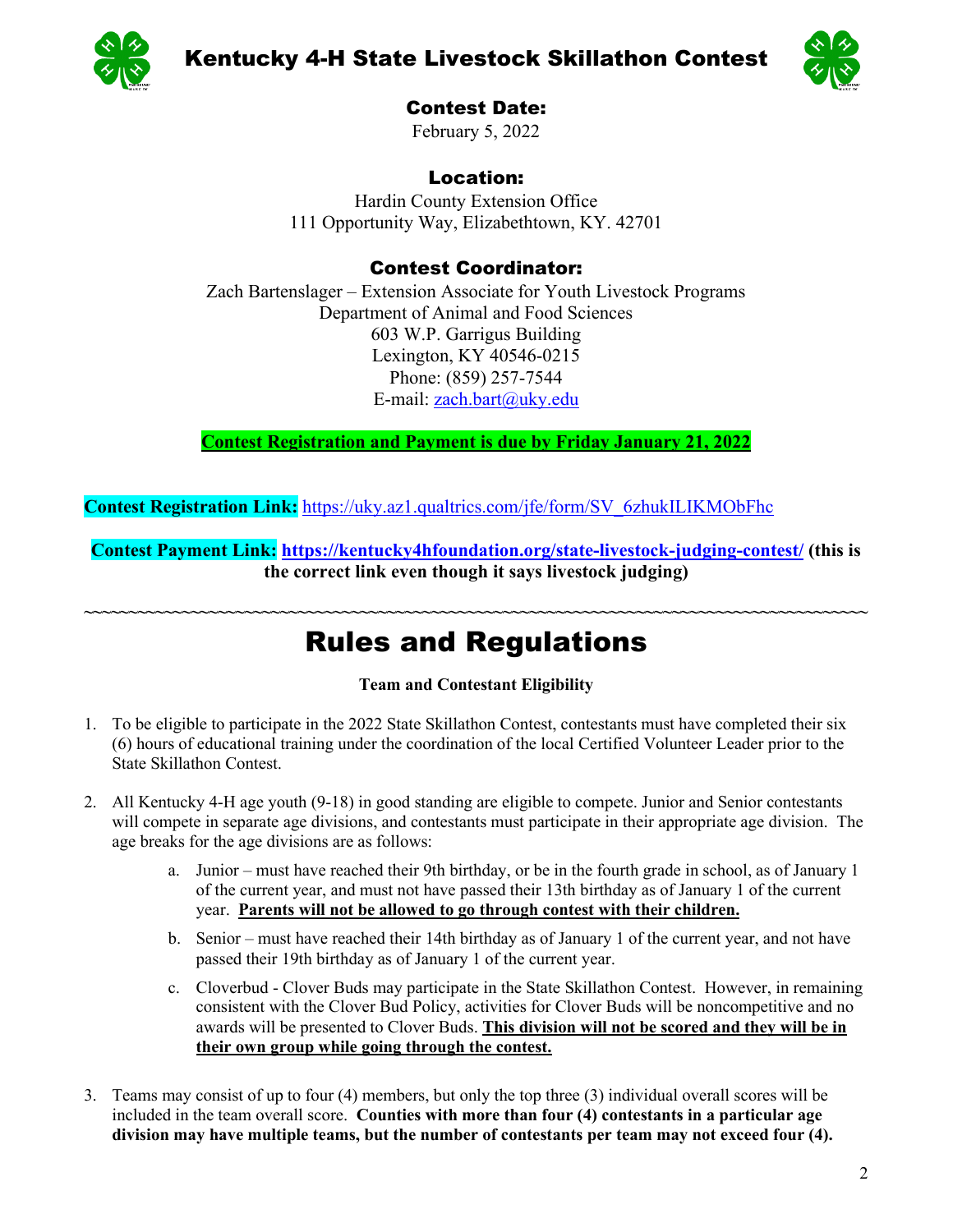- a. All members of a four person team will compete, but the member receiving the lowest overall score will automatically be declared the alternate. The alternate's scores will not be included in any of the team totals, but will be considered in making all individual awards.
- b. Teams consisting of three members will not have an alternate and all members' scores will count towards individual and team awards.
- 4. The high placing Senior team will be invited to represent Kentucky at the National Skillathon Contest which will be held in November in Louisville, Kentucky. To represent Kentucky at the National Skillathon Contest, a Senior team must have four team members.
	- a. In the event a county with more than one Senior team competing at the State Skillathon Contest should win the State Skillathon Contest, that county may choose amongst all of its Senior age contestants in determining the youth that will compete at the National Skillathon Contest. However, only youth from that county that competed at the State Skillathon Contest are eligible for selection.
	- b. In the event a county with only three Senior (3) contestants [only one (1) team of three (3) Senior contestants] wins the State Skillathon Contest, that team must pick up a fourth team member from another county to be eligible for competition at the National Skillathon Contest. The added team member must be a Senior age youth and must have competed at the State Skillathon Contest.
- 5. No member may represent Kentucky in an out-of-state NATIONAL Skillathon event in which he/she has previously participated. This includes the National Skillathon Contest in Louisville. Additionally, a member may not participate in the National 4-H Livestock Skillathon Contest and the National 4-H Livestock Judging Contest held in conjunction with the North American International Livestock Exposition in Louisville the same year. Contestants in 4-H competitive events must not have participated in official post-secondary (university, college, junior college or technical school) competitive events of a similar nature and in the same subject matter area.
- 6. According to the last policy statement agreed upon by 4-H and FFA officials, "An individual may participate in the same 4-H or FFA contest provided the contest is not being conducted on the same day or in connection with the same event (i.e. State Fair or similar event)".
- 7. This contest covers the understanding and practical application and the principles of Animal Sciences related to beef, sheep, swine, and goats.
- 8. For past years Skillathon Answer Sheets see[: https://afs.ca.uky.edu/4h-youth/meat-animal/livestock-skillathon](https://afs.ca.uky.edu/4h-youth/meat-animal/livestock-skillathon)

**~~~~~~~~~~~~~~~~~~~~~~~~~~~~~~~~~~~~~~~~~~~~~~~~~~~~~~~~~~~~~~~~~~~~~~~~~~~~~~~~~~~~~**

### Contest Method of Conduct

- 1. Contestants in the State Skillathon Contests shall check-in with the contest coordinator or their representative on the day of the contest at least **30 minutes** prior to the scheduled starting time.
- 2. Only contestants or those adults assisting with the contest (group leaders, card runners, contest officials, etc.) will be permitted in the competition area. **Parents will not be allowed to go through with their children.**
- 3. Contestants will be allowed ten (10) minutes to complete each of the eight individual competition classes. Teams will be allowed twenty (20) minutes to complete the team activities. **Teams will have (10) minutes to prepare and must present in the second (10) minutes**.
- 4. During the individual competition round, contestants will be divided into groups and will remain with that assigned group throughout the round of classes. While completing the individual competition classes, there will be no conferring between contestants or between a contestant and anyone else except as directed by contest officials. The team competition round will follow the individual competition round.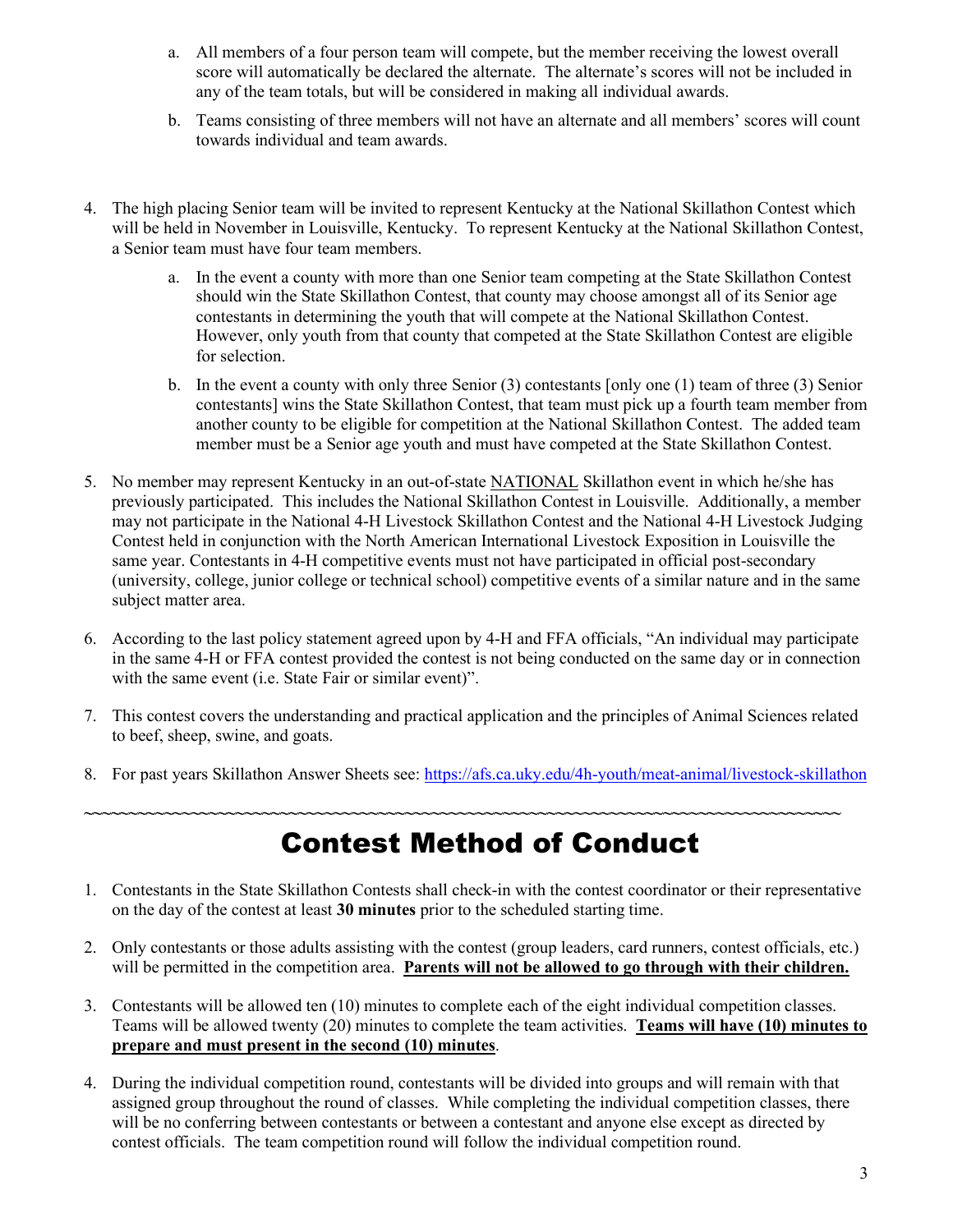- 5. Team members will complete one official answer sheet for each team class representing the combined effort of all team members. Teams will be allowed twenty (20) minutes to complete the group assignment for each class and turn in their answer sheet. During the team competition round of the contest, contestants will only be allowed to confer with their own team members during the time period allowed for each class. **Teams will have (10) minutes to prepare and must present in the second (10) minutes.**
- 6. **Contestants shall not wear any hats.**
- 7. Contestants should bring a blank steno pad, clipboard, blank paper, calculator (simple 4 function), and writing instruments **(#2 pencil is mandatory for scantron**). Contestants may not bring books, notes, pamphlets, reference materials, or cell phones into the contest area. **Contestants found in contempt of this rule will be disqualified.**
- 8. Contestants are not to pick up or touch any item that is being identified or evaluated in the individual competition classes.

**~~~~~~~~~~~~~~~~~~~~~~~~~~~~~~~~~~~~~~~~~~~~~~~~~~~~~~~~~~~~~~~~~~~~~~~~~~~~~~~~~~~~**

### Awards Banquet

Individual and team awards will be given in each age division, and will include:

Top 10 individuals in Identification Top 10 individuals in Evaluation Top 10 Individuals in Quality Assurance Top 20 Individuals Overall Top 5 teams in Identification Top 5 teams in Evaluation Top 5 teams in Quality Assurance Top 10 teams Overall Recognition of first year participants Top 5 9/10-Year-Old Division Overall

### **~~~~~~~~~~~~~~~~~~~~~~~~~~~~~~~~~~~~~~~~~~~~~~~~~~~~~~~~~~~~~~~~~~~~~~~~~~~~~~~~~~~~~~~~** Contest Classes – Junior Division

#### Individual Classes

- 1. **Retail Meat Cut Identification**: (50 possible points) From a provided list, identify from photographs or pictures the uniformly accepted name of a combination of ten beef, pork, and lamb retail cuts, including the species, wholesale cut from which each retail cut originates, and the retail cut.
- 2. **Livestock Feed Identification:** (50 possible points) From a list provided, identify from actual samples the proper name for ten livestock feeds.
- 3. **Livestock Breed Identification:** (50 possible points) From a list provided, identify from photographs or pictures, ten livestock (beef cattle, swine, sheep, and goat) breeds.
- 4. **Livestock Equipment Identification:** (50 possible points) From a list provided, identify from photographs or pictures or actual equipment the proper name for ten pieces of equipment used in livestock production.
- 5. **Meat Judging Class:** (50 possible points) Rank one class of four similar actual retail cuts of meat.
- 6. **Hay Judging Class:** (50 possible points) Rank a class of four hay samples.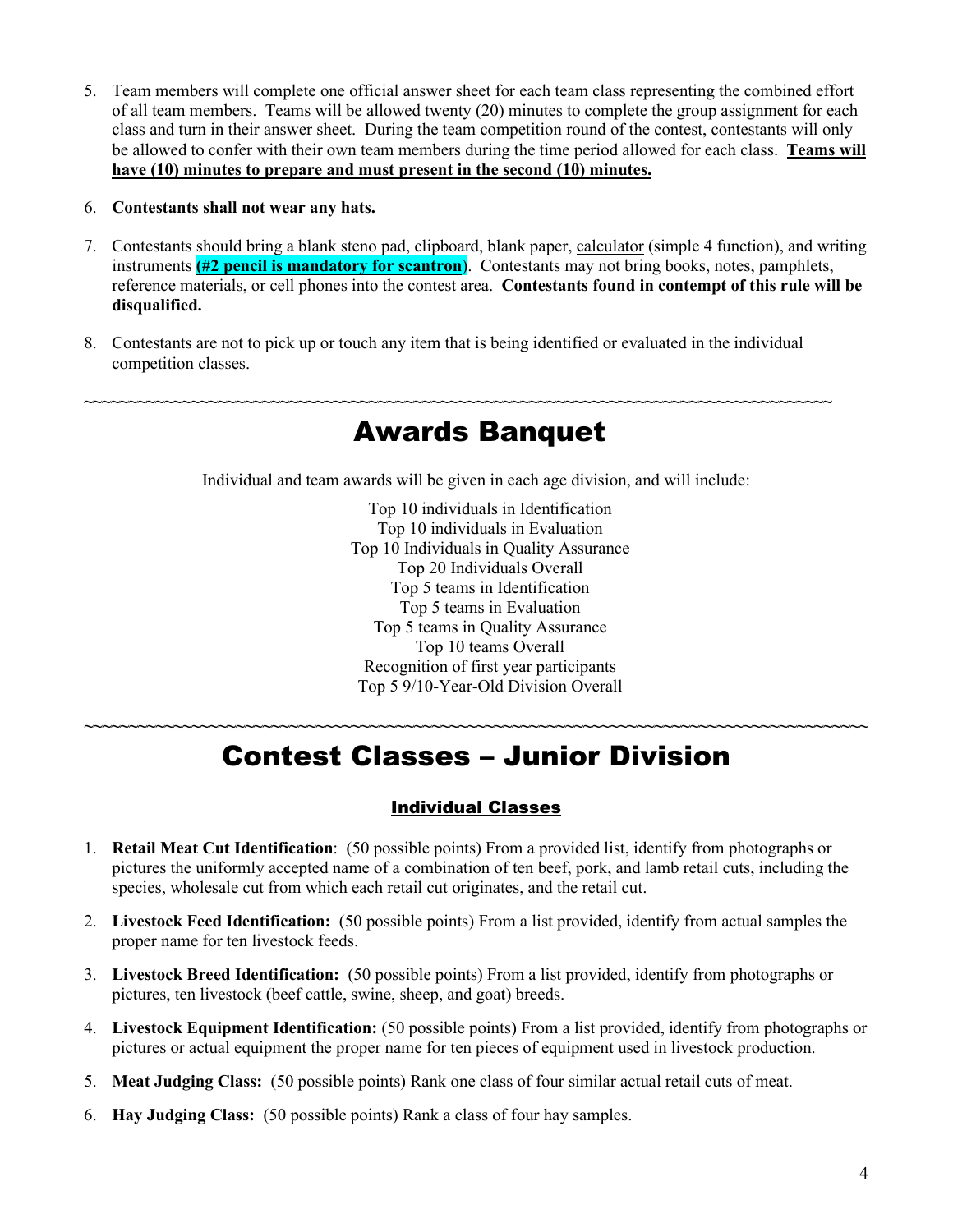- 7. **Quality Assurance Exercise:** (50 possible points) Demonstrate how to read a medicine label, calculate withdrawal times, complete a treatment record, and make responsible management decisions regarding quality assurance.
- 8. **Quiz:** (50 possible points) Complete a quiz concerning the total livestock industry.

#### Team Exercises/Activities

*NOTE: Junior team members will confer as a group to complete the following exercises/activities. All team members must participate and have an active role. The specific components that are required for each activity/exercise will be age appropriate.*

- 1. **Quality Assurance Exercise:** (200 possible points) Team members will demonstrate how to read an animal health product label, calculate dosage rates and withdrawal times, complete a treatment record, be familiar with administration routes, and make responsible management decisions regarding quality assurance.
- 2. **Animal Breeding and Marketing Exercise:** (200 possible points) Team members will evaluate a breeding animal scenario and make animal selection decisions based upon performance data to rank breeding animals for use within the situation and **actual live animals**.

\*Total team scores will be determined by adding the three highest individual team members' class totals with the total accumulated from the team's competition classes.

| <b>Class Name/Activity</b>              | <b>Points</b> | <b>Type</b> | <b>Comments</b>                           |
|-----------------------------------------|---------------|-------------|-------------------------------------------|
| Retail Meat ID                          | 50            | Scantron    | Identify 10 retail cuts (2 pts/species; 1 |
|                                         |               |             | pt/primal; 2 pts./retail)                 |
| Livestock Feed ID                       | 50            | Scantron    | Identify 10 feedstuffs (5 points each)    |
| Livestock Breed ID                      | 50            | Scantron    | Identify 10 breeds (5 points each)        |
| Livestock Equipment I.D.                | 50            | Scantron    | Identify 10 items (5 points each)         |
| <b>Retail Meat Judging Class</b>        | 50            | Scantron    | Placing class only                        |
| Hay Judging Class                       | 50            | Scantron    | Placing class only                        |
| <b>Quality Assurance</b>                | 50            | Scantron    | 10 questions (5 points each)              |
| Quiz                                    | 50            | Scantron    | 25 questions (2 points each)              |
| <b>Individual Total Points Possible</b> | 400           |             |                                           |
| <b>Team Quality Assurance</b>           | 200           | Raw         |                                           |
| Team Animal Breeding/Marketing          | <b>200</b>    | Raw         |                                           |
| <b>Team Total Points Possible</b>       | 1600          |             |                                           |
| (counting top 3 scores)                 |               |             |                                           |

**~~~~~~~~~~~~~~~~~~~~~~~~~~~~~~~~~~~~~~~~~~~~~~~~~~~~~~~~~~~~~~~~~~~~~~~~~~~~~~~~~~~~~~~~**

#### Junior Skillathon Class List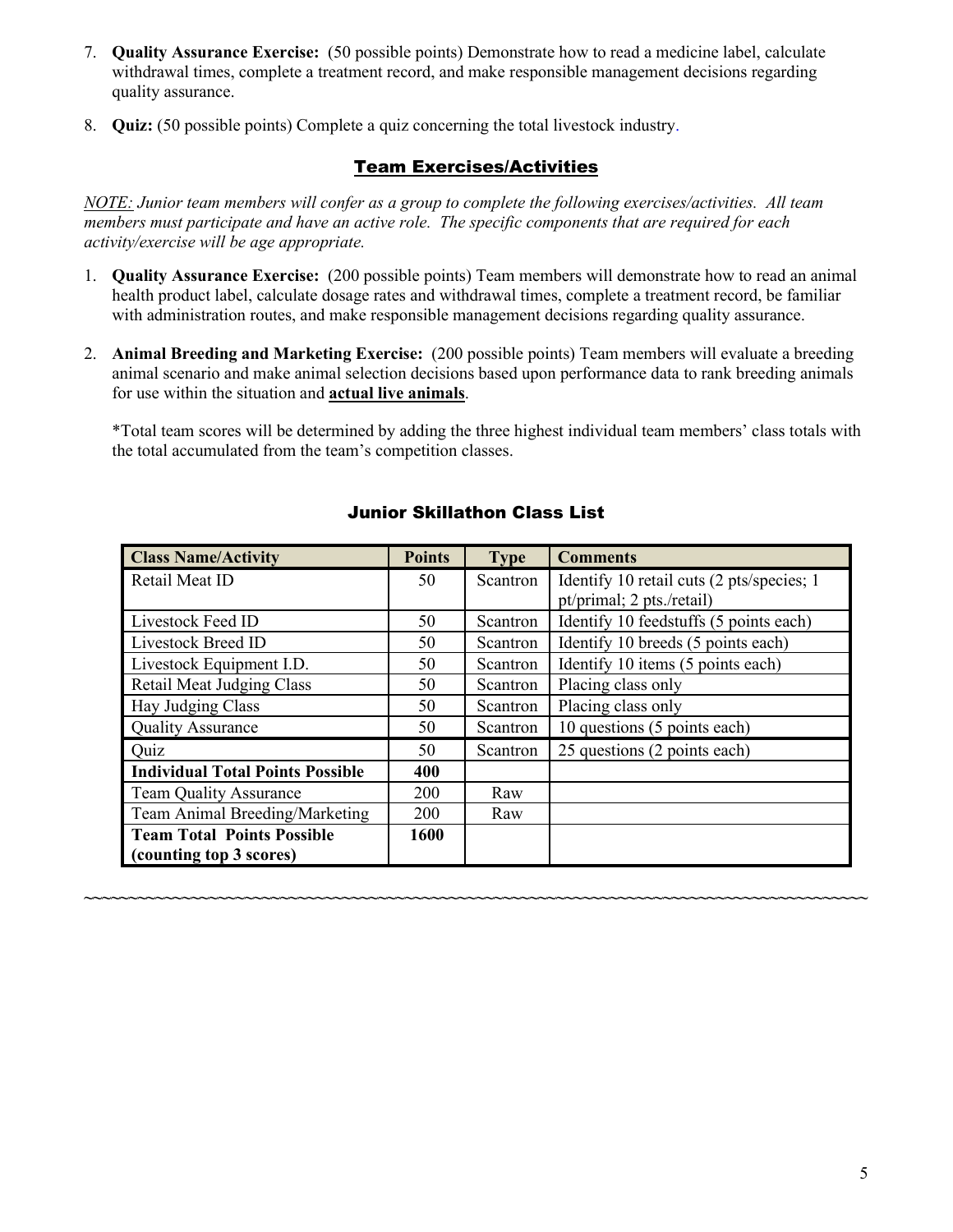### Contest Classes-Senior Division

#### Individual Classes

- 1. **Retail Meat Cut Identification**: (60 possible points) From a provided list, identify from photographs or pictures the uniformly accepted name of a combination of ten beef, pork, and lamb retail cuts, including the species, wholesale cut from which each retail cut originates, and the retail cut.
- 2. **Livestock Feed Identification:** (60 possible points) From a list provided, identify from actual samples the proper name for ten livestock feeds, and the unique characteristics or uses of the feedstuff.
- 3. **Livestock Breed Identification:** (60 possible points) From a list provided, identify from photographs or pictures, ten livestock (beef cattle, swine, sheep, and goat) breeds, and unique characteristics/important traits for the breed.
- 4. **Livestock/Meat Equipment Identification:** (60 possible points) From a list provided identify from photographs or pictures the proper name for 20 pieces of equipment used in livestock production or the meat industry and the use for the piece of equipment.
- 5. **Meat Judging Class:** (50 possible points) Rank the class of four similar retail cuts of meat.
- 6. **Hay Judging Class:** (50 possible points) Rank a class of four hay samples with forage analysis information, nutrient requirements of the species being fed and a production scenario.
- 7. **Quality Assurance Exercise:** (60 possible points) Demonstrate how to read a medicine label, calculate withdrawal times, complete a treatment record, and make responsible management decisions regarding quality assurance.
- 8. **Quiz:** (60 possible points) Complete a quiz concerning the total livestock industry.

#### Team Exercises/Activities

*NOTE: Senior team members will confer as a group to complete the following exercises/activities. All team members must participate and have an active role. The specific components that are required for each activity/exercise will be age appropriate.*

- 1. **Quality Assurance Exercise:** (200 possible points) Demonstrate how to read an animal health product label, calculate dosage rates and withdrawal times, complete a treatment record, be familiar with administration routes, and make responsible management decisions regarding quality assurance.
- 2. **Animal Breeding and Marketing Exercise:** (200 possible points) Team members will evaluate a breeding animal scenario and make animal selection decisions based upon performance data to rank breeding animals for use within the situation.
- 3. **Livestock Feeding and Performance Exercise:** (200 possible points) Team members will evaluate a number of feed rations and related information concerning the feed rations and rank the feed rations from most ideal to least ideal to meet a specific livestock production scenario.

\*Total team scores will be determined by adding the three highest individual team members' class totals with the total accumulated from the team's competition classes.

#### **Class list on following page.**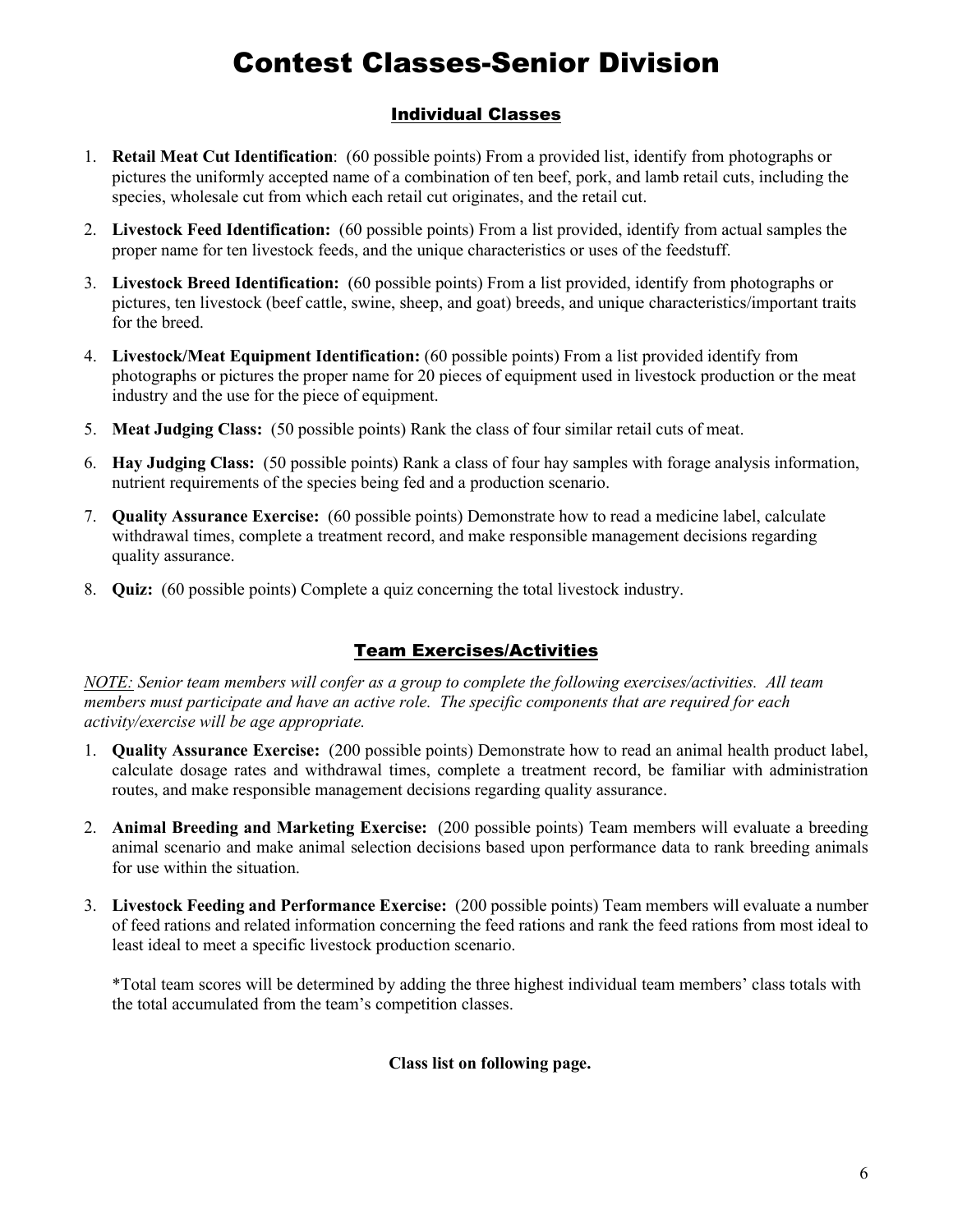#### Senior Skillathon Class List

| <b>Class Name/Activity</b>         | <b>Points</b> | <b>Type</b> | <b>Comments</b>                              |
|------------------------------------|---------------|-------------|----------------------------------------------|
| Retail Meat ID                     | 60            |             | Scantron For each of 10 retail cuts provide: |
|                                    |               |             | Retail name (2 points each)                  |
|                                    |               |             | Species (2 points each)                      |
|                                    |               |             | Wholesale cut (2 points each)                |
| Livestock Feed ID                  | 60            |             | Scantron For each of 10 feedstuffs provide:  |
|                                    |               |             | Feedstuff name (3 points each)               |
|                                    |               |             | Uses/characteristics (3 points each)         |
| Livestock Breed ID                 | 60            |             | Scantron For each of 10 breeds provide:      |
|                                    |               |             | Breed name (3 points each)                   |
|                                    |               |             | Characteristics/traits (3 points each)       |
|                                    |               |             |                                              |
| Livestock/Meat Equipment I.D.      | 60            |             | Scantron For each of 20 items provide:       |
|                                    |               |             | Item name (3 points each)                    |
| Retail Meat Judging Class          | 50            |             | Scantron Placing class                       |
| Hay Judging Class                  | 50            |             | Scantron   Placing class only with data      |
| <b>Quality Assurance</b>           | 60            |             | Scantron 20 questions (3 points each)        |
| Quiz                               | 60            |             | Scantron 30 questions (2 points each)        |
| <b>Individual Total</b>            | 460           |             |                                              |
| Team Quality Assurance             | 200           | Raw         |                                              |
| Team Animal Breeding/Marketing     | 200           | Raw         |                                              |
| Team Livestock Feeding/Performance | 200           | Raw         |                                              |
| <b>Team Total</b>                  | 1980          |             |                                              |

**~~~~~~~~~~~~~~~~~~~~~~~~~~~~~~~~~~~~~~~~~~~~~~~~~~~~~~~~~~~~~~~~~~~~~~~~~~~~~~~~~~~~~~~~**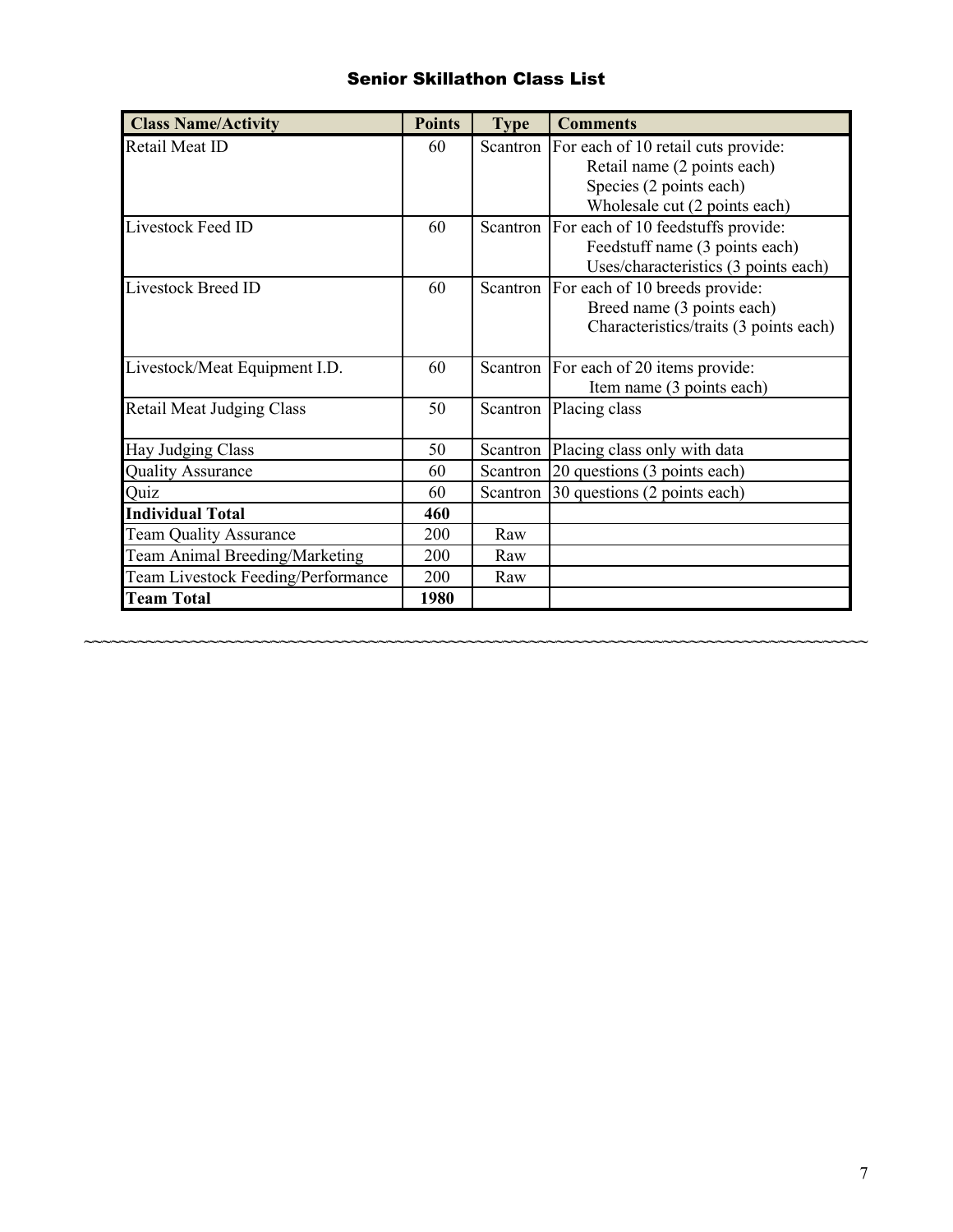### Retail Meat Cuts Identification

*List of Retail and Wholesale cuts to study. This list is an example and skillathon questions are not limited to this list.*

#### **Beef Retail Meat Cuts**

Brisket, flat half Brisket, point half Brisket, whole Chuck arm roast Chuck arm roast, boneless Chuck arm steak Chuck arm steak, boneless Chuck blade roast Chuck blade steak Chuck 7-bone roast Chuck 7-bone steak Flank steak Loin sirloin steak, flat bone Loin sirloin steak, pin bone Loin sirloin steak, round bone Loin sirloin steak, wedge bone

#### **Lamb Retail Meat Cuts**

Breast Breast riblets Leg American style roast Leg center slice Leg French style roast Leg shank half

#### *Pork Retail Meat Cuts*

Fresh ham center slice Fresh ham rump portion Fresh ham shank portion Fresh side pork Loin blade chop Loin blade roast Loin butterfly chop

#### **Wholesale cuts**

Loin sirloin steak, shell Loin sirloin steak, boneless Loin tenderloin steak Loin porterhouse steak Loin T-bone steak Loin top loin steak Loin top loin steak, boneless Plate short ribs Plate skirt steak Rib roast, large end Rib roast, small end Rib steak, small end Rib steak, small end, boneless Ribeye roast Ribeye steak Round bottom round roast

Rack rib chop Leg sirloin chop Leg sirloin half Loin chop Loin double chop Loin roast

Loin center rib roast Loin center loin roast Loin chop Loin rib chop Loin sirloin chop Loin top loin chop Shoulder arm picnic roast Round bottom round steak Round eye round roast Round eye round steak Round heel of round roast Round rump roast, boneless Round steak Round steak, boneless Round tip roast Round tip roast, cap off Round tip steak Round tip steak, cap off Round top round roast Round top round steak Shank cross cuts Shank cross cuts, boneless

Rack rib roast Rack rib roast, boneless Shanks Shoulder blade chop Shoulder neck slice Shoulder square cut

Shoulder arm roast Shoulder arm steak Shoulder blade Boston roast Sliced bacon Smoked jowl Spareribs

| <b>Beef</b>    | Lamb          | <b>Pork</b>     |                                              |
|----------------|---------------|-----------------|----------------------------------------------|
| <b>Brisket</b> | <b>Breast</b> | Bacon (belly)   |                                              |
| Chuck          | Leg           | Boston shoulder | <b>Learning Resoure</b><br>• Livestock Disco |
| Flank          | Loin          | Ham             | • Kentucky Lives                             |
| Loin           | Rack          | Jowl            | • Beef Resource I                            |
| Plate          | Shank         | Loin            | • Sheep Resource                             |
| Rib            | Shoulder      | Picnic shoulder | • Swine Resource                             |
| Round          |               |                 | • Retail Meat Cut                            |
| Rump           |               |                 | \$75). [Availabl]                            |
| Shank          |               |                 | http://www.aces<br>• Retail Meat Cut         |
|                |               |                 |                                              |

#### res:

- very CD
- tock Volunteer Certification Resource Kit
- Handbook (4-H 117R)
- Handbook (4-H 134R)
- Handbook (4-H 194R)
- $Id$ entification Flash Card Set (X180b, 150 cards, e from ITCS Instructional Materials website at .uiuc.edu/IM/]
- Identification and Technology CD-ROM (MDS100, CD-ROM, \$75). [Available from ITCS Instructional Materials website at [http://www.aces.uiuc.edu/IM/\]](http://www.aces.uiuc.edu/IM/)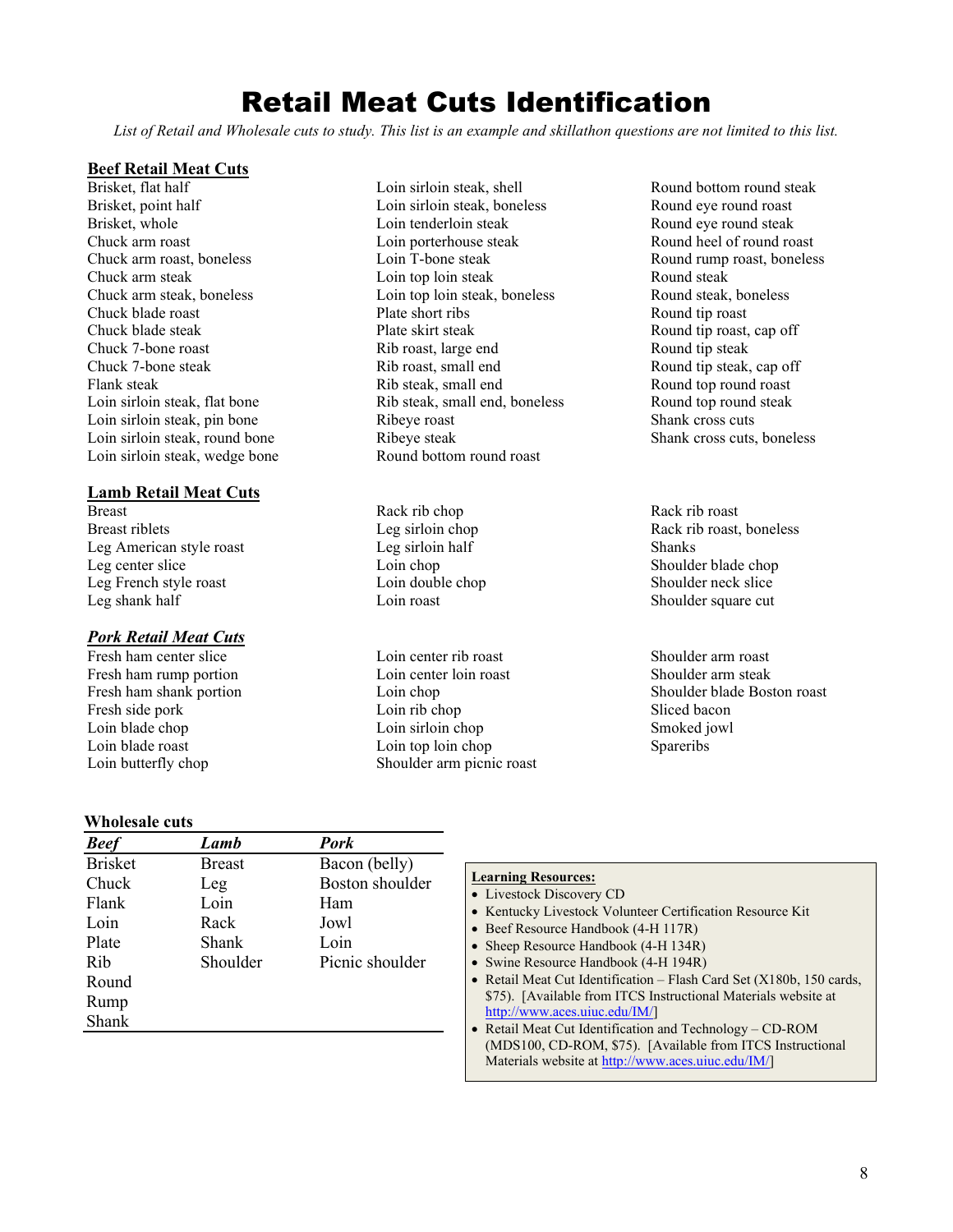### Senior Retail Meat Cut Identification



INSTRUCTIONS: For each picture, use the columns on the right to choose the number or letter that indicates your answer for each retail meat cut. **You must bubble in the scantron sheet corresponding with Species, Primal Cut, and both digits of the Retail cut**. You may fill this sheet out and keep to go over with your coaches at the end of the contest. **Seniors** provide answers for retail cut name, species of cut, and wholesale cut of origin. Each question is worth 2 points each (60 points total for Seniors).

| ID#            | <b>Species</b> | <b>Primal Cut</b> | <b>Retail Cut</b><br><b>First Digit</b> | <b>Retail Cut</b><br><b>Second Digit</b> | Species of Cut – to be used in answer column 1 by Seniors<br>(You may use the letter more than once!!) |                                                         |                                                      |
|----------------|----------------|-------------------|-----------------------------------------|------------------------------------------|--------------------------------------------------------------------------------------------------------|---------------------------------------------------------|------------------------------------------------------|
| 1              |                |                   |                                         |                                          |                                                                                                        |                                                         |                                                      |
| $\overline{2}$ |                |                   |                                         |                                          | B. Beef                                                                                                | L. Lamb                                                 | P. Pork                                              |
| 3              |                |                   |                                         |                                          |                                                                                                        | Primal Cut of Origin – to be used in answer column 2 by |                                                      |
| 4              |                |                   |                                         |                                          | <b>Seniors</b>                                                                                         |                                                         |                                                      |
| 5              |                |                   |                                         |                                          |                                                                                                        |                                                         |                                                      |
| 6              |                |                   |                                         |                                          | <b>Beef Wholesale Cuts</b><br>A. Chuck                                                                 | Lamb Wholesale Cuts<br>F. Leg                           | <b>Pork Wholesale Cuts</b><br>K. Belly (Side, Bacon) |
| 7              |                |                   |                                         |                                          | B. Loin<br>C. Rib                                                                                      | G. Loin<br>H. Rack                                      | L. Boston Butt<br>M. Loin                            |
| 8              |                |                   |                                         |                                          | D. Round<br>E. Variety cut                                                                             | I. Shoulder<br>J. Variety cut                           | N. Picnic Shoulder                                   |
| 9              |                |                   |                                         |                                          |                                                                                                        |                                                         |                                                      |
| 10             |                |                   |                                         |                                          |                                                                                                        |                                                         |                                                      |

| Retail Names – to be used in answer column 3 by Seniors |                                    |                           |  |  |  |  |
|---------------------------------------------------------|------------------------------------|---------------------------|--|--|--|--|
| <b>Beef Retail Meat Cuts</b>                            |                                    |                           |  |  |  |  |
| Beef for stew<br>$\mathbf{1}$ .                         | 17. Sirloin steak, shell           | 32. Bottom round roast    |  |  |  |  |
| 2. Brisket, point half                                  | 18. Sirloin steak, boneless        | 33. Bottom round steak    |  |  |  |  |
| 3. Brisket, whole                                       | 19. Tenderloin steak               | 34. Eye round roast       |  |  |  |  |
| 4. Arm roast                                            | 20. Porterhouse steak              | 35. Eye round steak       |  |  |  |  |
| 5. Arm roast, boneless                                  | 21. T-bone steak                   | 36. Heel of round roast   |  |  |  |  |
| 6. Arm steak                                            | 22. Top loin steak                 | 37. Rump roast, boneless  |  |  |  |  |
| 7. Arm steak, boneless                                  | 23. Top loin steak, boneless       | 38. Round steak           |  |  |  |  |
| 8. Blade roast                                          | 24. Short ribs                     | 39. Round steak, boneless |  |  |  |  |
| 9. Blade steak                                          | 25. Skirt steak                    | 40. Tip roast             |  |  |  |  |
| 10. 7-bone roast                                        | 26. Rib roast, large end           | 41. Tip roast, cap off    |  |  |  |  |
| 11. 7-bone steak                                        | 27. Rib roast, small end           | 42. Tip steak             |  |  |  |  |
| 12. Flank steak                                         | 28. Rib steak, small end           | 43. Tip steak, cap off    |  |  |  |  |
| 13. Sirloin steak, flat bone                            | 29. Rib steak, small end, boneless | 44. Top round roast       |  |  |  |  |
| 14. Sirloin steak, pin bone                             | 30. Ribeye roast                   | 45. Top round steak       |  |  |  |  |
| 15. Sirloin steak, round bone                           | 31. Ribeye steak                   | 46. Cross cuts            |  |  |  |  |
| 16. Sirloin steak, wedge bone                           |                                    | 47. Cross cuts, boneless  |  |  |  |  |
|                                                         |                                    | 48. Kidney                |  |  |  |  |
| <b>Lamb Retail Meat Cuts</b>                            |                                    |                           |  |  |  |  |
| 49. Breast                                              | 55. Sirloin chop                   | 61. Rib roast             |  |  |  |  |
| 50. Breast riblets                                      | 56. Leg sirloin half               | 62. Rib roast, boneless   |  |  |  |  |
| 51. American style roast                                | 57. Loin chop                      | 63. Shanks                |  |  |  |  |
| 52. Leg Center slice                                    | 58. Loin double chop               | 64. Blade chop            |  |  |  |  |
| 53. French style roast                                  | 59. Loin roast                     | 65. Neck slice            |  |  |  |  |
| 54. Leg shank half                                      | 60. Rib chop                       | 66. Heart                 |  |  |  |  |
| <b>Pork Retail Meat Cuts</b>                            |                                    |                           |  |  |  |  |
| 67. Fresh ham center slice                              | 74. Center rib roast               | 81. Arm roast             |  |  |  |  |
| 68. Fresh ham rump portion                              | 75. Center loin roast              | 82. Arm steak             |  |  |  |  |
| 69. Fresh ham shank portion                             | 76. Loin chop                      | 83. Blade Boston roast    |  |  |  |  |
| 70. Fresh side pork                                     | 77. Rib chop                       | 84. Sliced bacon          |  |  |  |  |
| 71. Blade chop                                          | 78. Sirloin chop                   | 85. Smoked jowl           |  |  |  |  |
| 72. Blade roast                                         | 79. Top loin chop                  | 86. Smoked Canadian       |  |  |  |  |
| 73. Butterfly chop                                      | 80. Arm picnic roast               | <b>Style Bacon</b>        |  |  |  |  |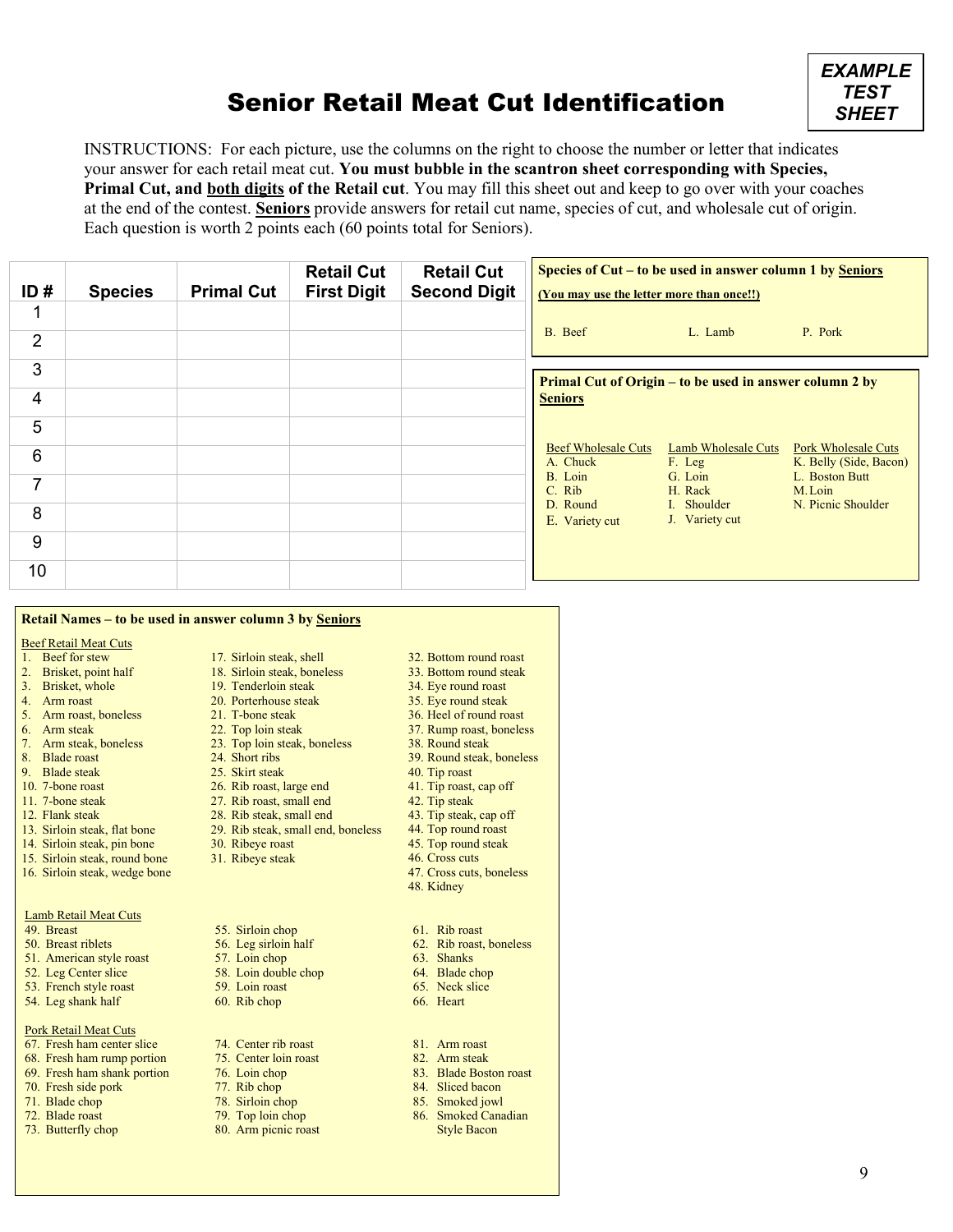

### Junior Retail Meat Cut Identification

INSTRUCTIONS: For each picture, use the columns on the right to choose the number or letter that indicates your answer for each retail meat cut. **You must bubble in the scantron sheet corresponding with Species, Primal Cut, and both digits of the Retail cut**. You may fill this sheet out and keep to go over with your coaches at the end of the contest. **Juniors** provide answers for species of cut, primal cut of origin and retail cut name,. Species is worth 2 points each, Primal 1 point each and Retail 2 points each (50 points total for Juniors).

| ID#            | <b>Species</b> | <b>Primal Cut</b> | <b>Retail Cut</b><br><b>First Digit</b> | <b>Retail Cut</b><br><b>Second Digit</b> |                                                                                                                                 |
|----------------|----------------|-------------------|-----------------------------------------|------------------------------------------|---------------------------------------------------------------------------------------------------------------------------------|
| 1              |                |                   |                                         |                                          | Species of Cut – to be used in answer column 1 by Juniors<br>(You may use the letter more than once!!)                          |
| $\overline{2}$ |                |                   |                                         |                                          |                                                                                                                                 |
| 3              |                |                   |                                         |                                          | P. Pork<br>B. Beef<br>L. Lamb                                                                                                   |
| 4              |                |                   |                                         |                                          |                                                                                                                                 |
| 5              |                |                   |                                         |                                          | Primal Cut of Origin – to be used in answer column 2 by<br><b>Juniors</b>                                                       |
| 6              |                |                   |                                         |                                          |                                                                                                                                 |
| 7              |                |                   |                                         |                                          | <b>Beef Wholesale Cuts</b><br>Lamb Wholesale Cuts<br><b>Pork Wholesale Cuts</b><br>A. Chuck<br>H. Belly (Side, Bacon)<br>E. Leg |
| 8              |                |                   |                                         |                                          | B. Loin<br>F. Shoulder<br>I. Loin<br>J. Picnic Shoulder<br>G. Variety cut<br>C. Round                                           |
| 9              |                |                   |                                         |                                          | D. Variety cut                                                                                                                  |
| 10             |                |                   |                                         |                                          |                                                                                                                                 |

| Beef Retail Meat Cuts         |                                    |                           |
|-------------------------------|------------------------------------|---------------------------|
| 01. Beef for stew             | 17. Sirloin steak, shell           | 32. Bottom round roast    |
| 02. Brisket, point half       | 18. Sinoin steak, boneless         | 33. Bottom round steak    |
| 03. Brisket, whole            | 19. Tenderloin steak               | 34. Eye round roast       |
| 04. Arm roast                 | 20. Porterhouse steak              | 35. Eye round steak       |
| 05. Arm roast, boneless       | 21. T-bone steak                   | 36. Heel of round roast   |
| 06. Arm steak                 | 22. Top loin steak                 | 37. Rump roast, boneless  |
| 07. Arm steak, boneless       | 23. Top loin steak, boneless       | 38. Round steak           |
| 08. Blade roast               | 24. Short ribs                     | 39. Round steak, boneless |
| 09 Blade steak                | 25 Skirt steak                     | 40. Tip roast             |
| 10. 7-bone roast              | 26. Rib roast, large end           | 41. Tip roast, eap off    |
| 11. 7-bone steak              | 27. Rib roast, small end           | 42. Tip steak             |
| 12. Flank steak               | 28. Rib steak, small end           | 43. Tip steak, cap off    |
| 13. Sirloin steak, flat bone  | 29. Rib steak, small end, boneless | 44. Top round roast       |
| 14. Sirloin steak, pin bone   | 30. Ribeye roast                   | 45. Top round steak       |
| 15. Sirloin steak, round bone | 31. Ribeve steak                   | 46. Cross cuts            |
| 16. Sirloin steak, wedge bone |                                    | 47. Cross cuts, boneless  |
|                               |                                    | 48. Kidney                |
| Lamb Retail Meat Cuts         |                                    |                           |
| 49. Breast                    | 55. Sidoin chop                    | 61. Rib roast             |
| 50. Breast riblets            | 56. Leg sirloin half               | 62. Rib roast, boneless   |
| 51. American style roast      | 57. Loin chop                      | 63. Shanks                |
| 52. Leg Center slice          | 58. Loin double chop               | 64. Blade chop            |
| 53. French style roast        | 59. Loin roast                     | 65. Neck slice            |
| 54. Leg shank half            | 60. Rib chop                       | 66. Heart                 |
| Pork Retail Meat Cuts         |                                    |                           |
| 67. Fresh ham center slice    | 74. Center rib roast               | 81. Arm roast             |
| 68. Fresh ham rump portion    | 75. Center loin roast              | 82. Arm steak             |
| 69. Fresh ham shank portion   | 76. Loin chop                      | 83. Blade Boston roast    |
| 70. Fresh side pork           | 77. Rib chop                       | 84. Sliced bacon          |
| 71. Blade choo                | 78. Sinoin chop                    | 85. Smoked jow1           |
| 72. Blade roast               | 79. Top loin chop                  | 86. Smoked Canadian       |
| 73. Butterfly chop            | 80. Arm picnic roast               | Style Bacon               |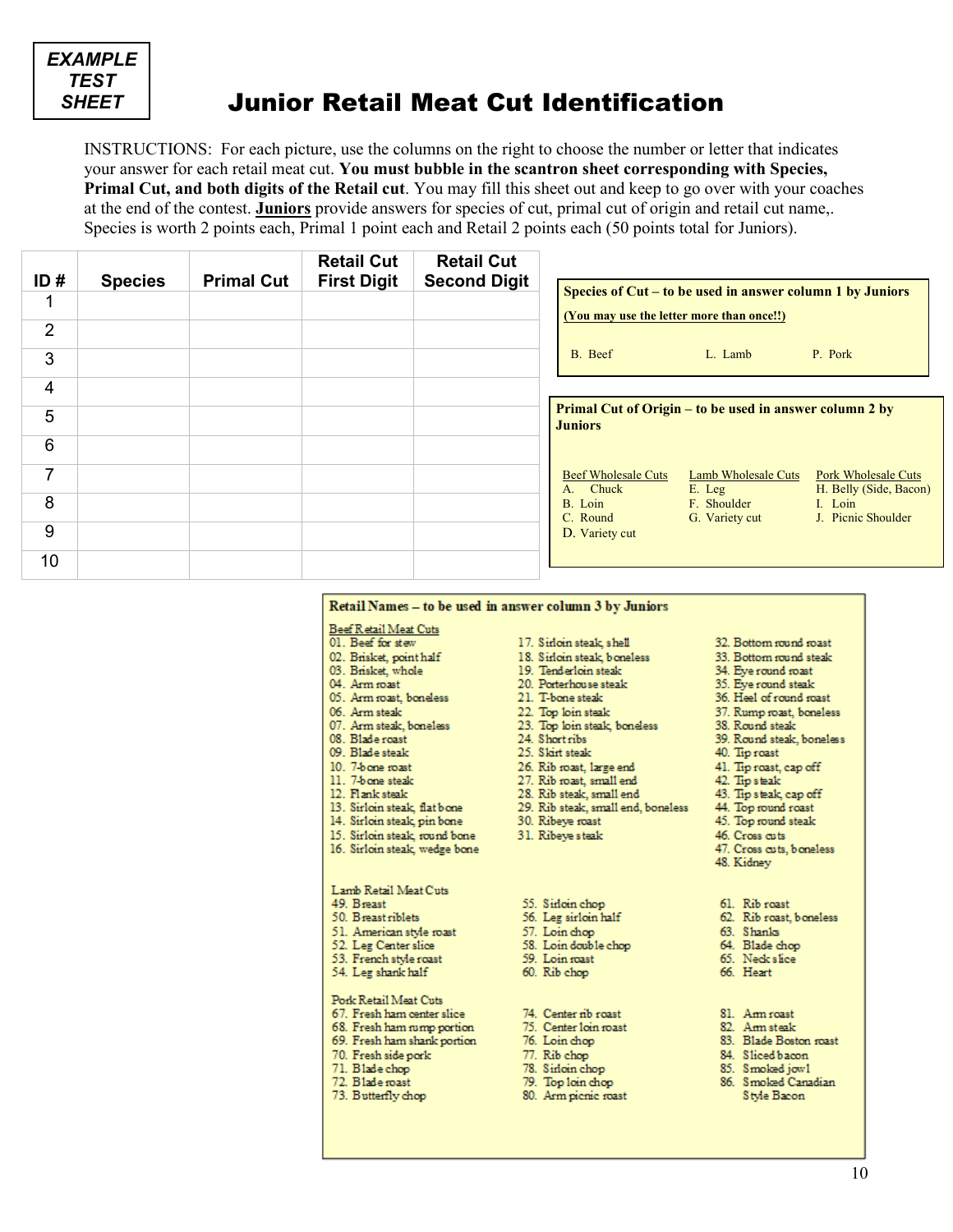### Feedstuffs Identification

*List of feedstuffs to study. This list is an example and skillathon questions are not limited to this list.*

#### *Feedstuff Names*

Alfalfa hay Alfalfa pasture Barley (whole) Blood meal Brewers dried grain Canola meal Copper sulfate Corn distillers dried grain Corn distillers dried grain w/solubles Corn gluten feed Corn gluten meal Cottonseed (whole) Cottonseed hulls Cottonseed meal Cracked shelled corn Crimped oats Defluorinated rock phosphate Dehydrated alfalfa meal Dicalcium phosphate DL-methionine Dried beet pulp Dried molasses Dried skim milk Feather meal Fish meal

Grain sorghum (whole) Ground ear corn Ground limestone Ground shelled corn Kentucky Bluegrass pasture L-lysine HCl L-threonine L-tryptophan Linseed meal Liquid molasses Meat and bone meal Millet (whole) Oats (whole) Oat hulls Orchardgrass hay Orchardgrass pasture Oyster shells Peanut meal Red Clover hay Red Clover pasture Roller dried whey Rye (whole) Salt, white Santoquin Shelled corn Soybean hulls

Soybean meal Soybeans (whole) Spray-dried animal plasma Spray-dried whey Steam flaked corn Steam rolled barley Steam rolled oats Steamed bone meal Sunflower meal Tall Fescue hay Tall Fescue pasture Timothy hay Timothy pasture Trace-mineral premix Trace-mineralized salt Triticale (whole) Tryptosine Urea Vegetable oil Vitamin premix Wheat (whole) Wheat bran Wheat middlings White Clover hay White Clover pasture

#### *Livestock Feedstuffs Nutrient Groups*

Carbohydrates (energy) Fats (energy) Minerals Protein Vitamins Water **Learning Resources:**

- Livestock Discovery CD
- Kentucky Livestock Volunteer Certification Resource Kit
- Beef Resource Handbook (4-H 117R)
- Sheep Resource Handbook (4-H 134R)
- Swine Resource Handbook (4-H 194R)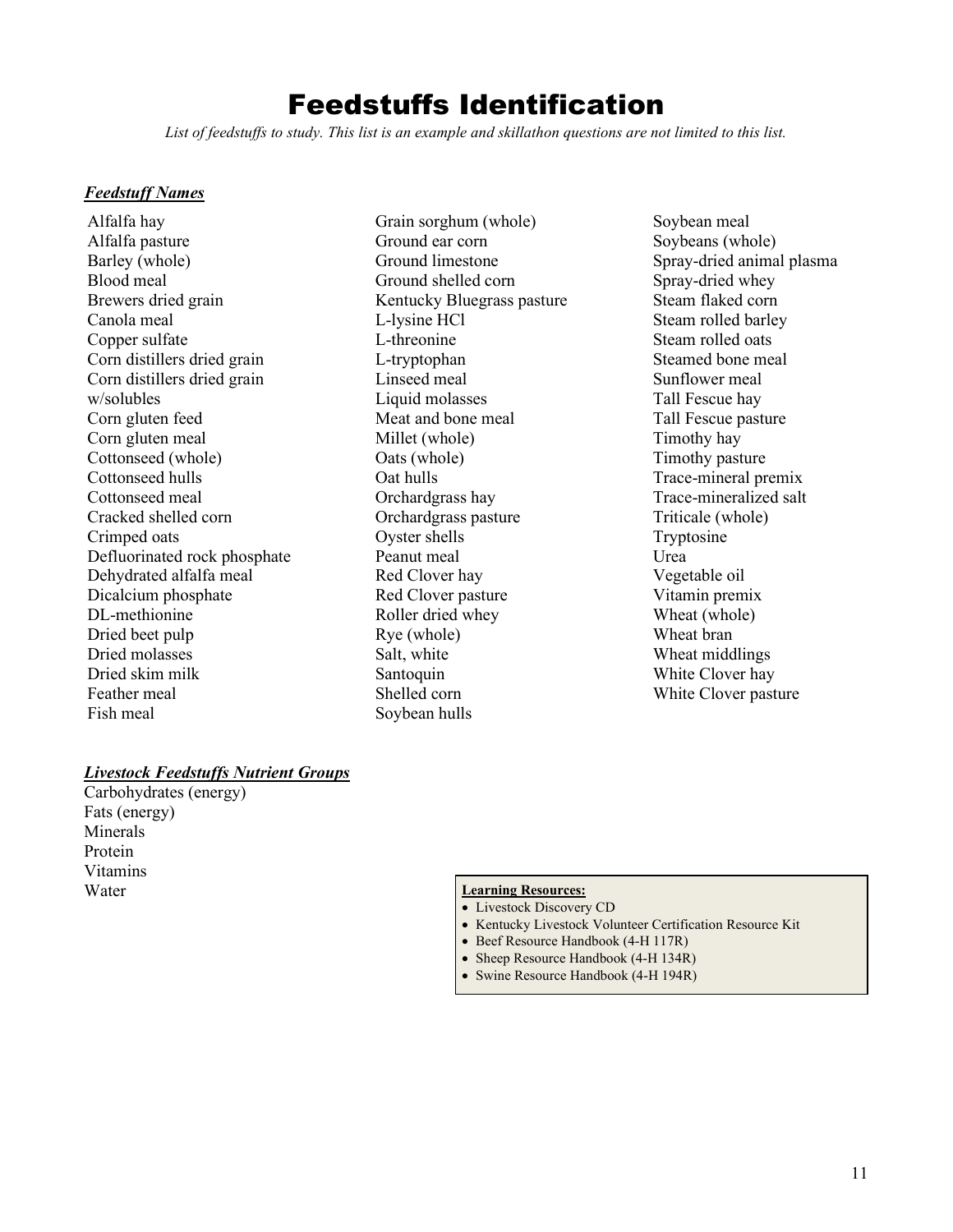### Senior Livestock Feed Identification



INSTRUCTIONS: For each picture, use the columns on the right to choose the letter that indicates your answer for each feedstuff name and for the important characteristics/use. **You must bubble in the scantron sheet corresponding with feed identification and feed usage**. You may fill this sheet out and keep to go over with your coaches at the end of the contest. Each question is worth 3 points for each part of the question. (60 points total for Seniors).

| Feedstuff<br>Name | <b>Characteristic/Uses</b> |                                                                     |
|-------------------|----------------------------|---------------------------------------------------------------------|
|                   |                            | Feed Names – to be used in answer column 1 by                       |
| 1.                |                            | <b>Seniors</b><br>A. Barley (whole)<br><b>B.</b> Blood Meal         |
| 2.                |                            | C. Brewers dried grain<br>D. Corn distillers dried                  |
| 3.                |                            | grain with soluble<br>E. Corn gluten feed<br>F. Dicalcium phosphate |
| 4.                |                            | G. Dried molasses<br>H. Fish meal<br>I. Grain sorghum               |
| 5.                |                            | (whole)<br>Ground ear corn<br>J <sub>z</sub><br>K. Ground limestone |
| 6.                |                            | L. Linseed meal<br>M. Liquid molasses<br>N. Millet (whole)          |
| 7.                |                            | O. Oats (whole)<br>P. Soybean meal<br>Q. Trace-mineralized          |
| 8.                |                            | salt<br>R. Urea                                                     |
| 9.                |                            | Vitamin Premix<br>S.<br>T. Wheat (whole)                            |
| 10.               |                            |                                                                     |

Important Characteristics/Uses of Feedstuffs - to be used in answer column 2 by Seniors

- A Amineral that is obtained by processing rock phosphates into phosphoric acid, which is then reacted with calcium carbonate. Used in livestock, horse and poultry feeds.
- B. A carbohydrate that has less energy than corn, but has more protein, lysine and fiber.
- C. A carbohydrate that is widely grown in the U.S. Primarily used in human food but can be fed to livestock. Lower in energy compared to corn but higher in protein compared to corn.
- D. A protein that is primarily fed to ruminants as a source of protein and energy (high fiber content limits its use in monogastrics). Contains corn bran and soluble protein.
- E. A carbohydrate that is widely grown in the cool moist climates of the U.S. This feed stuff is used extensively in horse feeds and feeds for starving young animals. Can be fed whole but usually processed prior to feeding.
- F. A dried carbohydrate that is highly palatable and readily available source of energy. Most commonly added to ruminant and horse diets.
- G. A carbohydrate used as an energy source. It is a good feedstuff for poultry, hogs and ruminants. It has been noted that this feedstuff has approximately (on average) 15 percentage units less starch than corn silage.
- H A carbohydrate that has been ground through a hammer mill or burr mill. Reduces particle size which increases the surface area and improves starch digestibility. Due to high fiber content it is fed primarily to ruminant animals.
- I. A protein that is a by-product of the distillers industry. Primarily used as a protein and energy source in ruminant and horse feeds but may be fed in limited amounts to monogastrics.
- A carbohydrate that is highly palatable and readily available source of energy. Most commonly added to ruminant and horse diets. Is a liquid by-J. product of sugarcane.
- K. A mineral that is commonly fed free choice to grazing animal in either loose or block form.
- L. A protein that is a by-product of the meat packing industry that is produced by grinding dried blood into a meal.
- M A protein that should only be fed to ruminants. Often referred to as non-protein nitrogen. Can be toxic if fed at excessive levels.
- N A mineral that is a natural source of calcium. Also called calcium carbonate. An inexpensive source of calcium used in livestock, horse and poultry diets.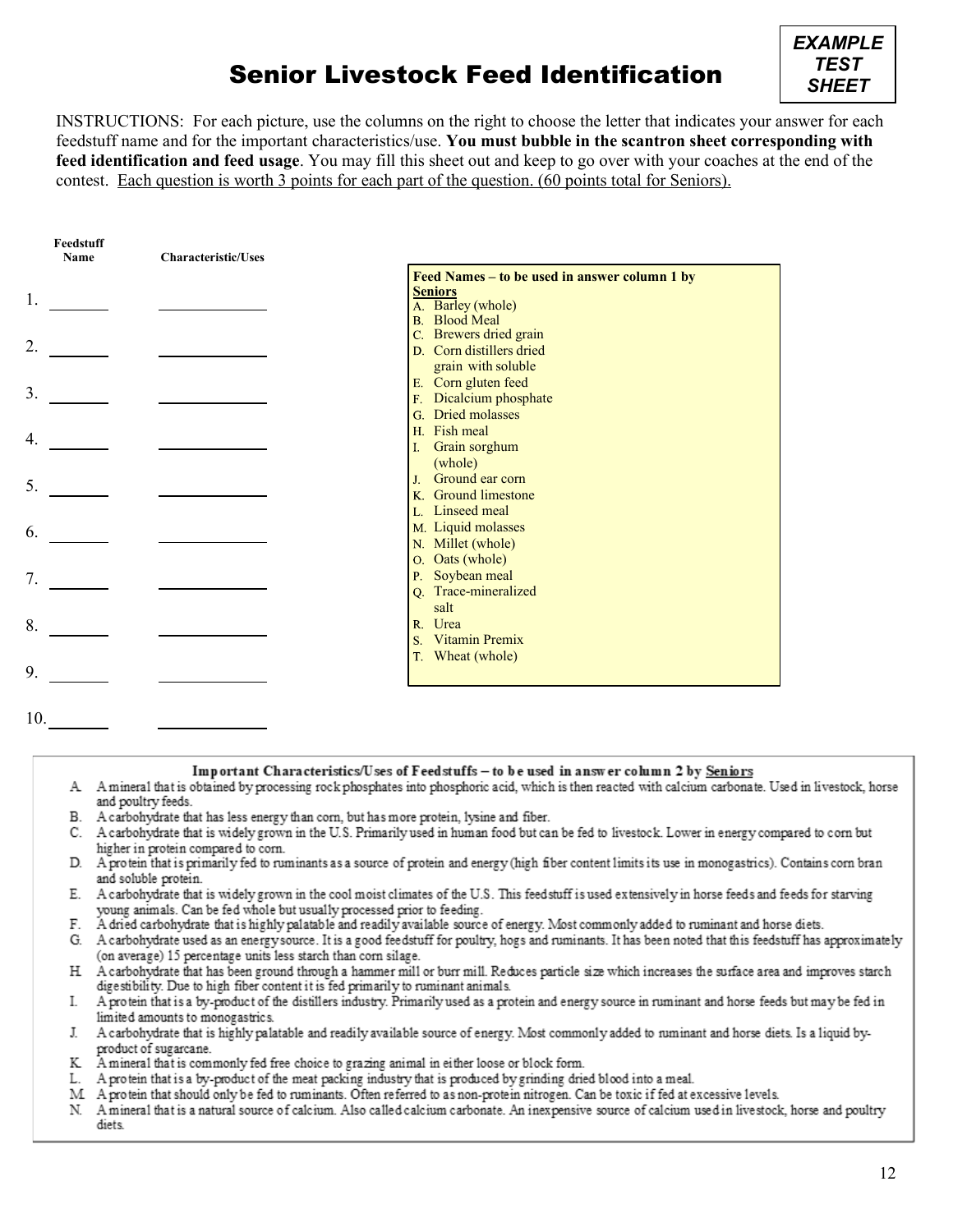### Junior Livestock Feed Identification



INSTRUCTIONS: For each picture, use the columns on the right to choose the letter that indicates your answer for each feedstuff name. **You must bubble in the scantron sheet corresponding with feed identification**. You may fill this sheet out and keep to go over with your coaches at the end of the contest. Each question is worth 5 points (50 points total for Juniors).

|     | Feed<br><b>Identification</b> |                                                                                         |
|-----|-------------------------------|-----------------------------------------------------------------------------------------|
| 1.  |                               | Feed Names – to be used in answer column 1 by Juniors                                   |
| 2.  |                               | Barley (whole)<br>1.<br>Cottonseed (whole)<br>2.<br><b>Cottonseed hulls</b><br>3.       |
| 3.  |                               | <b>Cottonseed meal</b><br>$\overline{4}$ .<br><b>Ground Limestone</b><br>5 <sub>1</sub> |
| 4.  |                               | Liquid molasses<br>6.<br>Oats (whole)<br>7.                                             |
| 5.  |                               | Rye (whole)<br>8.<br>Salt, white<br>9.<br>10. Shelled Corn                              |
| 6.  |                               | 11. Soybeans (whole)<br>12. Steam flake corn                                            |
| 7.  |                               | 13. Vegetable oil<br>14. Wheat (whole)                                                  |
| 8.  |                               |                                                                                         |
| 9.  |                               |                                                                                         |
| 10. |                               |                                                                                         |

13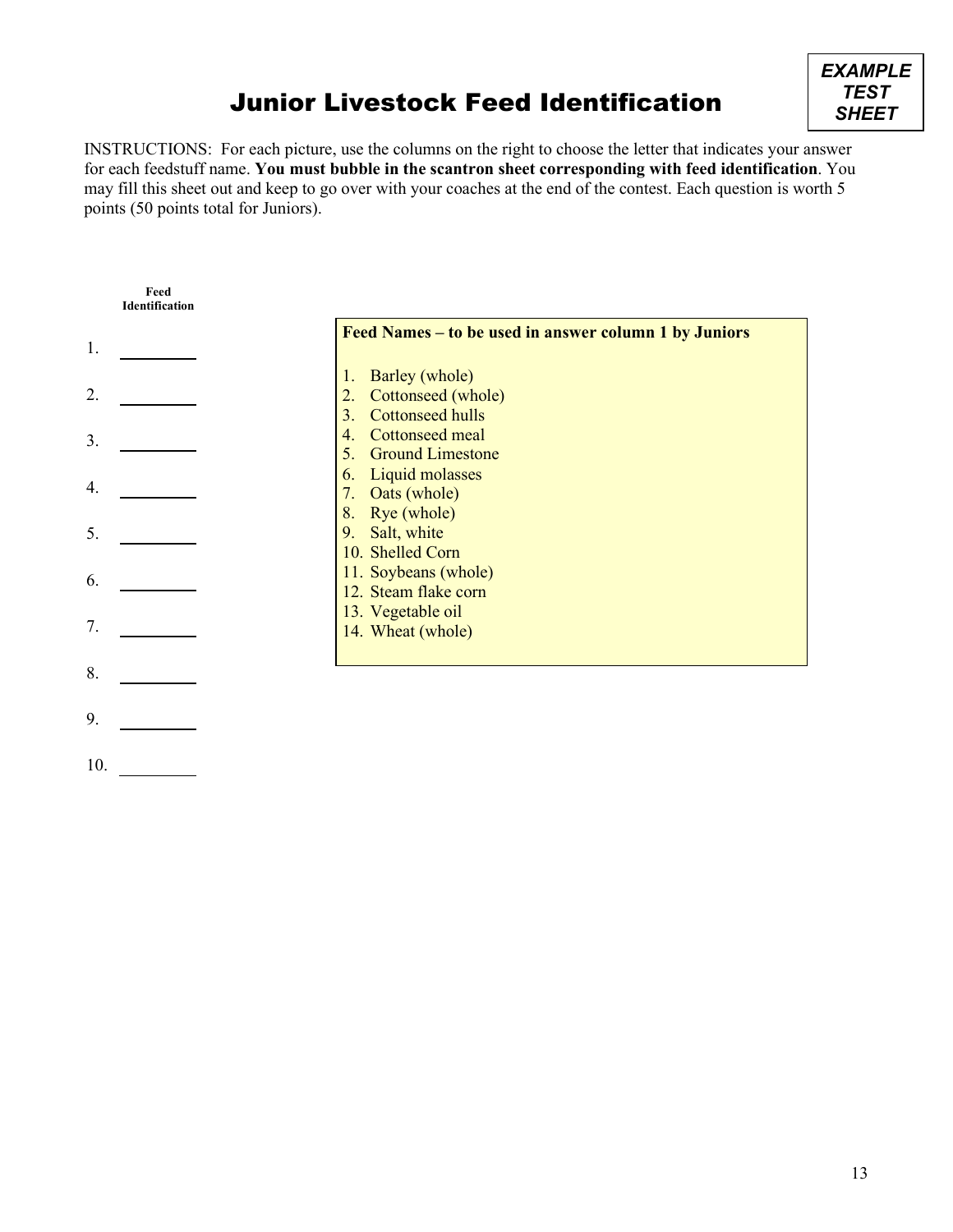### Breeds of Livestock Identification

*List of breeds to study. This list is an example and skillathon questions are not limited to this list.*

| <b>Beef Cattle</b> | Goats                     | <b>Sheep</b>  | <b>Swine</b>         |
|--------------------|---------------------------|---------------|----------------------|
| Angus              | Alpine                    | Cheviot       | <b>Berkshire</b>     |
| <b>Brahman</b>     | <b>American Cashmere</b>  | Columbia      | <b>Chester White</b> |
| <b>Brangus</b>     | Angora                    | Corriedale    | Duroc                |
| Charolais          | Boer                      | Dorper        | Hampshire            |
| Chianina           | Kiko                      | Dorset        | Hereford             |
| Gelbvieh           | Lamancha                  | Finnsheep     | Landrace             |
| Hereford           | Nubian                    | Hampshire     | Pietrain             |
| Limousin           | Oberhasli                 | Katahdin      | Poland China         |
| Maine Anjou        | Pygmy                     | Merino        | Spotted              |
| Polled Hereford    | Saanen                    | Montadale     | Tamworth             |
| Red Angus          | Spanish                   | Oxford        | Yorkshire            |
| Red Poll           | <b>Tennessee Fainting</b> | Polled Dorset |                      |
| Santa Gertrudis    | Toggenburg                | Rambouillet   |                      |
| Shorthorn          |                           | Romney        |                      |
| Simmental          |                           | Southdown     |                      |
| Tarentaise         |                           | Suffolk       |                      |

NOTE: For information on origins and breed characteristics/traits see the Livestock Discovery CD or one of the resources listed below.

- Livestock Discovery CD
- Kentucky Livestock Volunteer Certification Resource Kit
- Oklahoma State Univ. Breeds of Livestock website: <http://www.ansi.okstate.edu/breeds/>
- Auburn Univ. Breeds of Livestock website: [http://www.ag.auburn.edu/users/sschmidt/breed\\_id2/](http://www.ag.auburn.edu/users/sschmidt/breed_id2/)
- Beef Resource Handbook (4-H 117R)
- Sheep Resource Handbook (4-H 134R)
- Swine Resource Handbook (4-H 194R)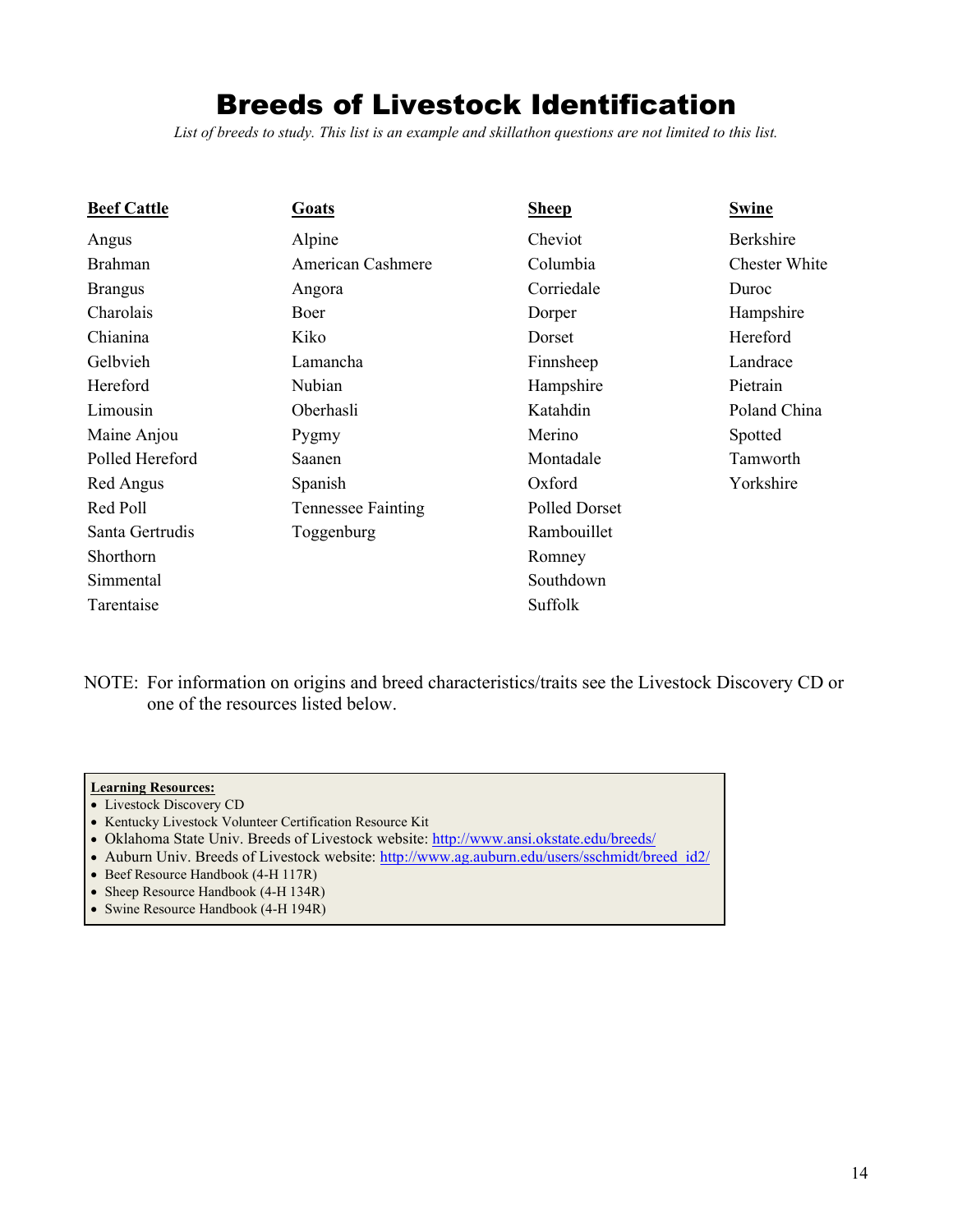### Senior Livestock Breeds Identification



INSTRUCTIONS: For each picture, use the columns on the right to choose the letter that indicates your answer for each livestock breed and for the important characteristics/traits. **You must bubble in the scantron sheet corresponding with Breed Identification and Breed Description**. You may fill this sheet out and keep to go over with your coaches at the end of the contest. Each question is worth 3 points for each part of the question. (60 points total for Seniors).

|     | <b>Breed</b><br>Name | Important<br><b>Traits</b> |                                                        |                                 |                                            |                                                   |
|-----|----------------------|----------------------------|--------------------------------------------------------|---------------------------------|--------------------------------------------|---------------------------------------------------|
| 1.  |                      |                            |                                                        |                                 |                                            |                                                   |
| 2.  |                      |                            |                                                        |                                 |                                            |                                                   |
| 3.  |                      |                            |                                                        |                                 |                                            |                                                   |
| 4.  |                      |                            | Breed Names - to be used in answer column 1 by Seniors |                                 |                                            |                                                   |
| 5.  |                      |                            | <b>Beef Breeds</b><br>1. Angus                         | <b>Goat Breeds</b><br>7. Alpine | <b>Sheep Breeds</b><br>9. Polypay          | <b>Swine Breeds</b><br>15. Berkshire              |
| 6.  |                      |                            | 2. Red Angus<br>Simmental<br>3.<br>Red Poll<br>4.      | 8. Lamancha                     | 10. Romney<br>11. Lincoln<br>12. Southdown | 16. Poland China<br>17. Yorkshire<br>18. Hereford |
| 7.  |                      |                            | <b>Brahman</b><br>5.<br>Maine - Anjou<br>6.            |                                 | 13. White Face Cross<br>14. Texel          | 19. Tamworth<br>20. Duroc                         |
| 8.  |                      |                            |                                                        |                                 |                                            |                                                   |
| 9.  |                      |                            |                                                        |                                 |                                            |                                                   |
| 10. |                      |                            |                                                        |                                 |                                            |                                                   |

#### **Important Characteristics/Traits Origins of Breeds – to be used in answer column 2 by Seniors**

#### Beef Cattle Characteristics/Traits

- A. Heat tolerance, insect and parasite resistance, hardiness, and maternal instincts; Origin – Developed in the U.S. from Bos Indicus cattle from India.
- B. Heavily muscled, high carcass yield, growth rate, feed efficiency, and milk production; Origin – Simme Valley of Switzerland.
- C. Growth rate, muscling, early puberty, calving ease, and mothering ability; Origin – Germany.
- D. Excellent meat quality (nicely marbled), calving ease and hardy; Origin – British Isles.

#### Goats Characteristics/Traits

- E. Known for milk yield, high butterfat, sturdy, hardy and excellent temperament; Origin - Oregon.
- F. Hardy, adaptable animals that thrive in any climate while maintaining good health and excellent production; Origin – Alps of Switzerland.

#### Sheep Characteristics/Traits

- G. Carcass conformation, early maturity, and adaptability to varied climates; Origin – Sussex, England.
- H. Wool production, muscling, and late fattening; Origin Kent, England. I. High lifetime prolificacy, large lamb crop, ability to lamb more
- frequently; Origin U.S. Sheep Experiment Station Dubois, ID. J. Lean, muscular carcasses, a dominate terminal sire; Origin – Netherlands.

#### Swine Characteristics/Traits

- K. Aggressive breeders and mothering ability; Origin England.
- L. Conception rate and meat quality (intramuscular fat); Origin England.
- M. Prolificacy (litter size), milking ability, mothering ability; Origin England.
- N. Excellent rate of gain and feed efficiency; Origin U.S. (New Jersey/New York).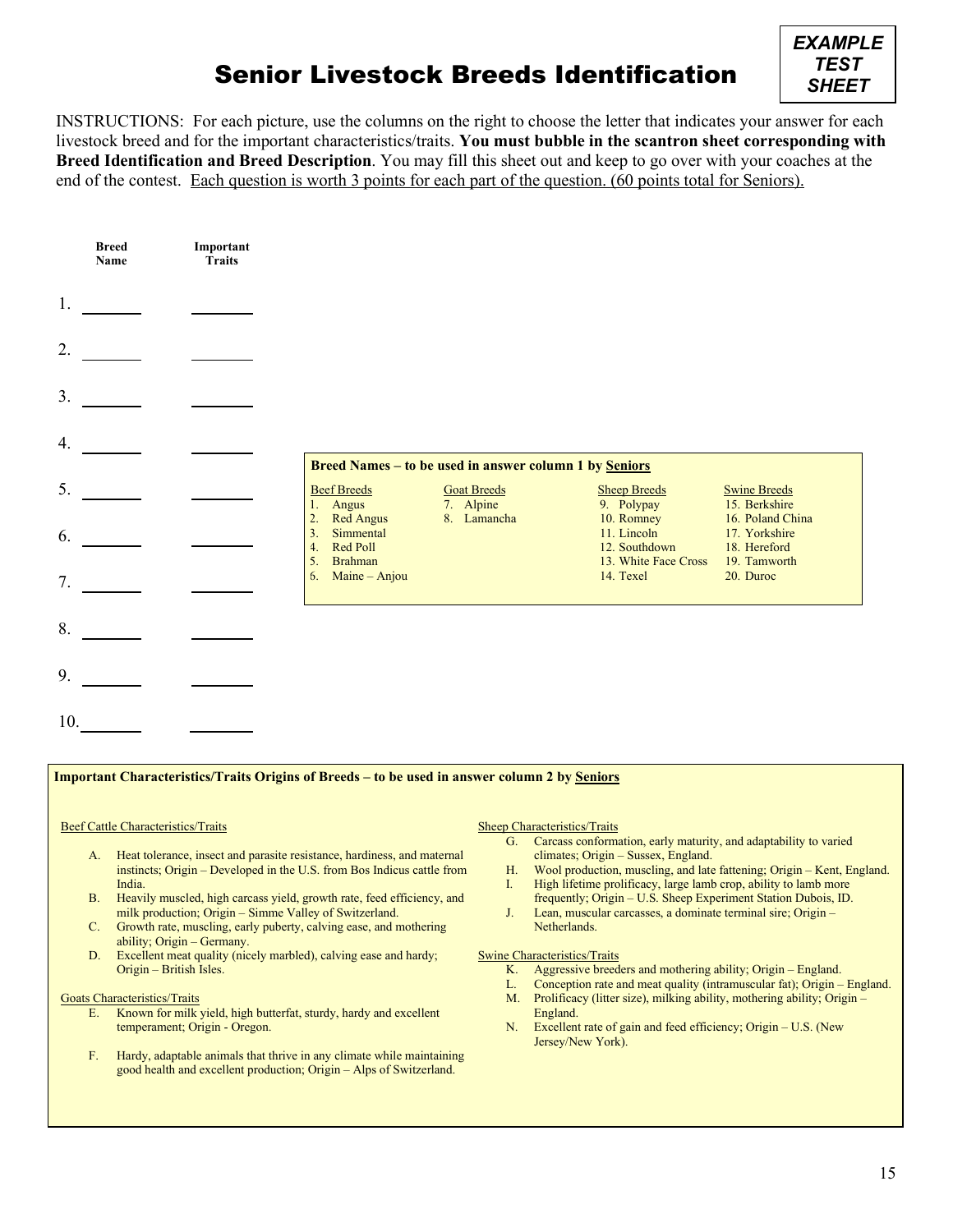### Junior Livestock Breeds Identification



INSTRUCTIONS: For each picture, use the columns on the right to choose the letter that indicates your answer for each livestock breed. **You must bubble in the scantron sheet corresponding with Breed Identification**. You may fill this sheet out and keep to go over with your coaches at the end of the contest. **Juniors** only provide answers for breed identification. Each question is worth 5 points (50 points total for Juniors).



**Breed Identification**

#### **Breed Names – to be used in answer column 1 by Juniors**

- Swine Breeds 5. Berkshire 6. Hampshire 7. Tamworth
- 8. Yorkshire
- Sheep Breeds 9. Polypay 10. Lincoln 11. Southdown
	- Goat Breeds 13. Alpine
	- 14. Lamancha
- 12. Texel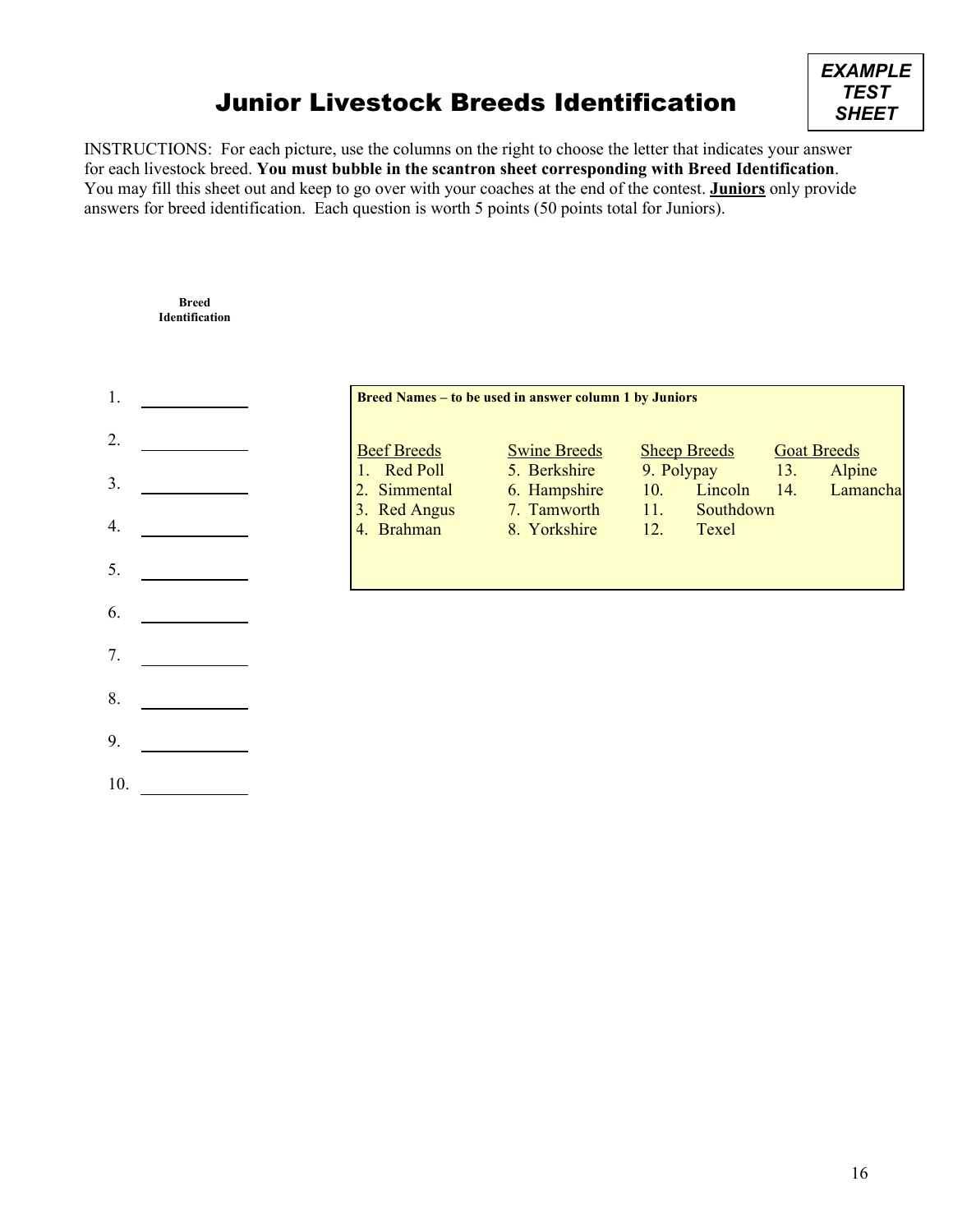### Livestock/Meat Equipment Identification

*List of breeds to study. This list is an example and skillathon questions are not limited to this list.*

Foot rot shears

#### **Livestock Equipment Meat Equipment**

- All-in-one castrator/docker Artificial insemination pipettes Bowl waterer Balling gun Barnes dehorner Cattle clippers Clipper comb Clipper cutter Currycomb Disposable syringes Drench gun Ear notchers Ear tag pliers Elastrator Electric branding iron Electric dehorner Electric docker Emasculatome (Burdizzo) Emasculator Ewe prolapse retainer Fencing pliers
- Freeze branding iron Hoof knife Hog holder (snare) Lamb tube feeder Needle teeth nippers Nipple waterer Nose ring Nose ring pliers Obstetrical (O.B.) chain Paint branding iron Pistol-grip syringe Ram marking harnass Rumen magnate Scalpels Scotch comb Shearer's screwdriver Sheep shears (electric) Slap tattoo Tattoo pliers Wool card

Backfat ruler Band saw Bone dust scraper Boning knife Bowl chopper Dehairing machine Electrical stunner Emulsifier Ham net Hand saw Hard hat Loin eye area grid Meat grinder Meat grinder auger Meat grinder knife Meat grinder plate Meat grinder stuffing rod Meat hook Meat tenderizer Meat trolley Metal knife scabbard Rubber apron Sharpening steel Smoke house Thermometer Tumbler Vacuum sausage stuffer Whale saw

NOTE: For information on appropriate uses for livestock and meat equipment see the Livestock Discovery CD or one of the resources listed below.

- Livestock Discovery CD
- Kentucky Kentucky Livestock Volunteer Certification Resource Kit
- Beef Resource Handbook (4-H 117R)
- Sheep Resource Handbook (4-H 134R)
- Swine Resource Handbook (4-H 194R)
- Nasco Farm & Ranch Catalog (Catalogs can be obtained free of charge from Nasco's website: [http://www.enasco.com/farmandranch/\)](http://www.enasco.com/farmandranch/)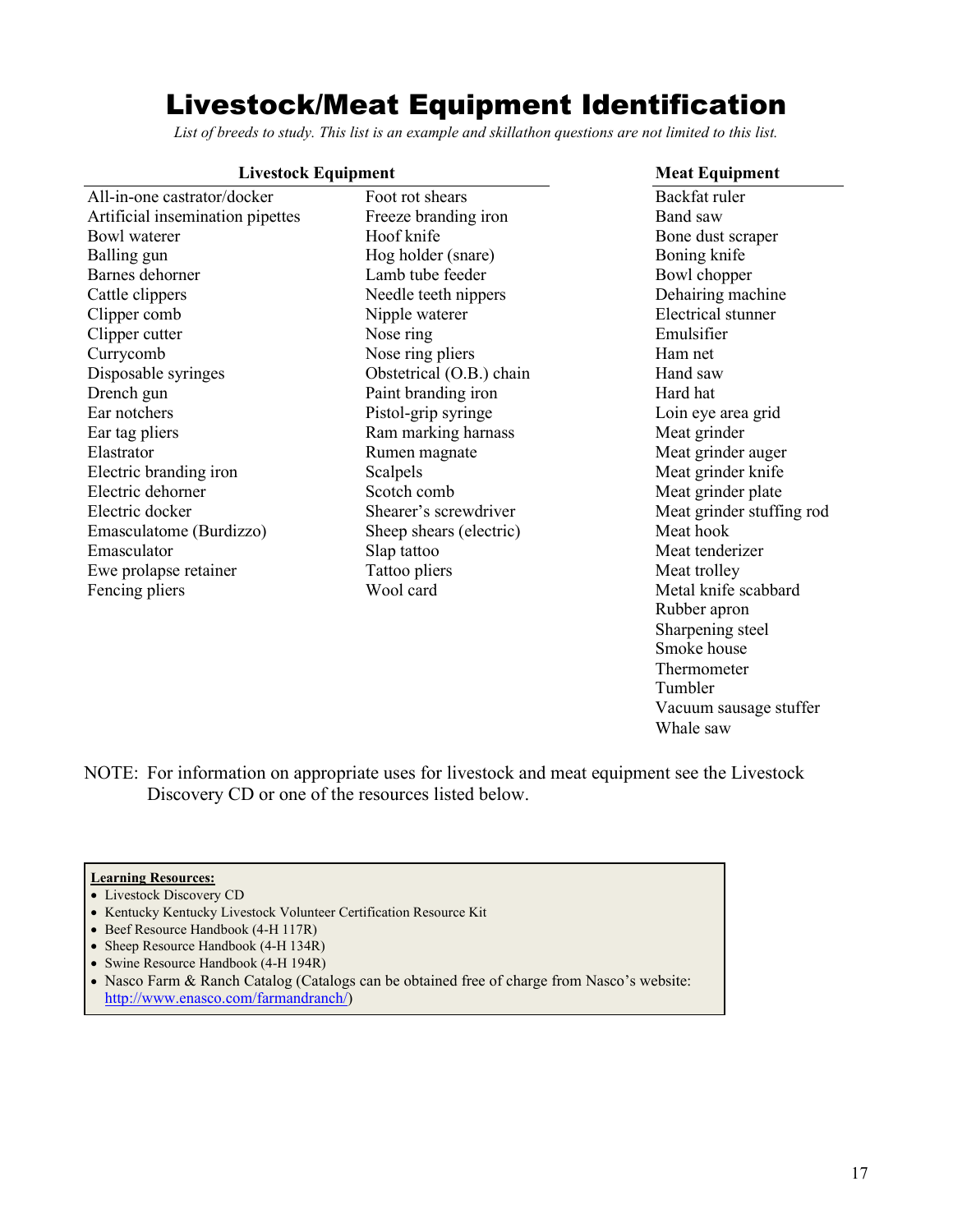### Senior Livestock/Meat Equipment Identification

INSTRUCTIONS: For each picture, use the column on the right to choose the letter that indicates your answer for each piece of equipment. **You must bubble in the scantron sheet corresponding with Equipment Identification**. You may fill this sheet out and keep to go over with your coaches at the end of the contest. Each question is worth 3 points (60 points total for Seniors).

| <b>Equipment</b><br>Name |                                                            |  |
|--------------------------|------------------------------------------------------------|--|
|                          |                                                            |  |
| 1.                       |                                                            |  |
| 2.                       |                                                            |  |
|                          | Equipment Names - to be used in answer column 1 by Seniors |  |
| 3.                       | <b>Livestock/Meat Equipment</b>                            |  |
|                          | A. All in one castrator/docker                             |  |
| 4.                       | <b>B.</b> Backfat Ruler                                    |  |
| 5.                       | <b>C. Balling gun</b>                                      |  |
|                          | D. Boning knife                                            |  |
| 6.                       | <b>E. Crease Nail Puller</b>                               |  |
|                          | F. Emasculatome (Burdizzo)                                 |  |
| 7.                       | <b>G. Emasculator</b>                                      |  |
|                          | <b>H. Emulsifier</b>                                       |  |
| 8.                       | <b>I.</b> Fencing pliers                                   |  |
|                          | <b>J. Hanging Scale</b>                                    |  |
| 9.                       | <b>K. Hog Snare</b>                                        |  |
|                          | L. Loin eye area grid                                      |  |
|                          | <b>M. Meat Hook</b>                                        |  |
| 11.                      | N. Needle teeth nippers                                    |  |
|                          | <b>O. Nipple waterer</b>                                   |  |
| 12.                      | P. Plastic sleeve                                          |  |
| 13.                      | Q. Rumen magnate                                           |  |
|                          | <b>R. Water Heater</b>                                     |  |
| 14.                      | S. Wood post electric fence insulator                      |  |
|                          | T. Wool card                                               |  |
| 15.                      |                                                            |  |
|                          |                                                            |  |
| 16.                      |                                                            |  |
|                          |                                                            |  |

- 17.
- 
- 18.
- 19.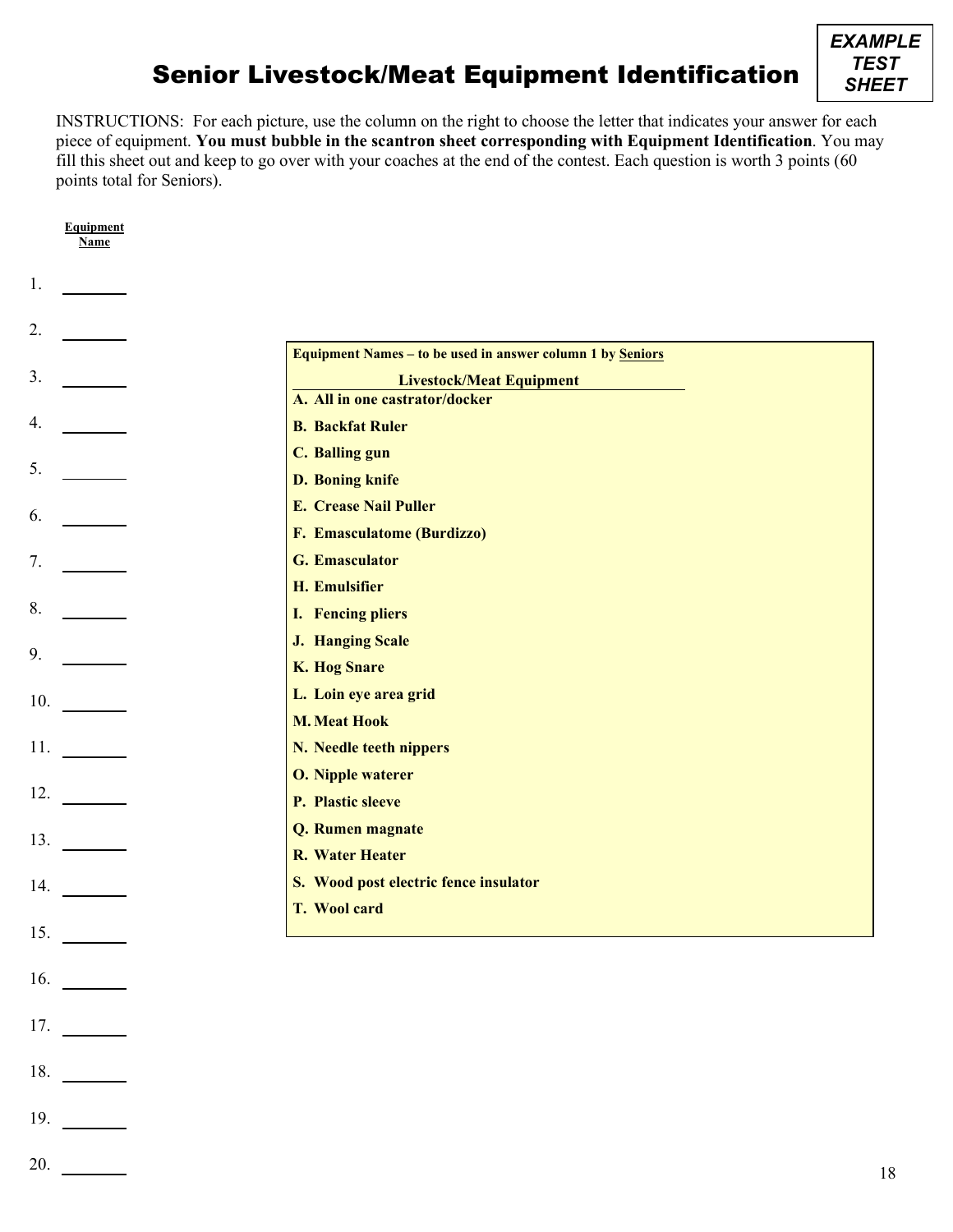### Junior Livestock/Meat Equipment Identification



INSTRUCTIONS: For each picture, use the columns on the right to choose the letter that indicates your answer for each piece of equipment. **You must bubble in the scantron sheet corresponding with Equipment Identification**. You may fill this sheet out and keep to go over with your coaches at the end of the contest. Juniors provide answers for livestock/meat equipment names. Each question is worth 5 points (50 points total for Juniors).

#### **Equipment Identification Equipment Names – to be used in answer column 1 by Juniors** 1. A. Boning Knife B. Currycomb 2. C. Emasculatome (Burdizzo) D. Fencing Pliers 3. E. Hanging Scale 4. F. Hard hat G. Hog Snare 5. H. Meat Hook I. Needle teeth nippers 6. J. Ram marking harness 7. K. Rumen Magnet L. Semen storage tank 8. M. Wood post electric fence insulator N. Wool Card9. 10.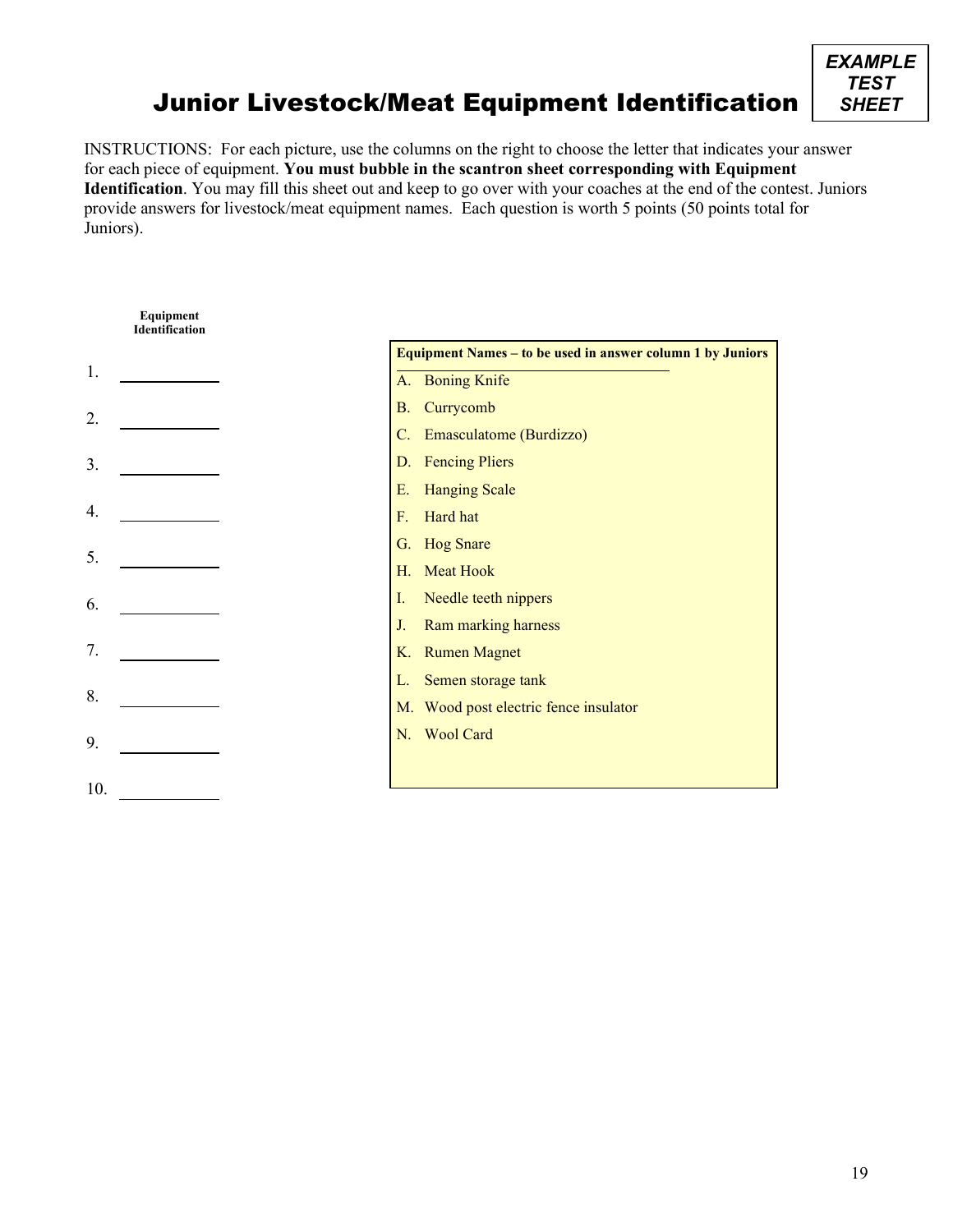### Meats Judging

#### **Ranking a Class of Retail Meat Cuts**

The following criteria should be used when evaluating meat cuts:

| <b>Criteria</b>       | <b>Description</b>                                                                                                |
|-----------------------|-------------------------------------------------------------------------------------------------------------------|
| Muscling              | Size of the lean portion (amount of muscle)                                                                       |
| Leanness (plate loss) | Fat and bone lost as the cut is cooked and consumed                                                               |
| Quality               | Amount of marbling (small flecks of fat within the muscle); firmness with<br>no signs of dryness or excess juices |
| Color                 | Beef should be bright cherry red; Pork should be bright grayish pink; Lamb<br>should be light pink                |
| <b>FOR EXAMPLE:</b>   | Heavy muscled, lean, high quality, correctly colored cuts should be placed high in<br>the class                   |
|                       | Fat, light muscled, discolored cuts should be placed low in the class.                                            |

#### **Example Questions:**

- 1) Which cut had the highest lean to fat ratio?
- 2) Which cut had the least marbling?
- 3) Which cut had the most correct beef color?
- 4) Between cut 1 and cut 3, which cut had a finer texture?
- 5) Which cut would have the greatest plate loss?

- Livestock Discovery CD
- Kentucky Kentucky Livestock Volunteer Certification Resource Kit
- Meat Evaluation Classes, Part 1: Beef (F270-1 filmstrip, 100 fr., w/guide, \$43). [Available from ITCS Instructional Materials website at [http://www.aces.uiuc.edu/IM/\]](http://www.aces.uiuc.edu/IM/)
- Meat Evaluation Classes, Part 2: Pork & Lamb (F270-2 filmstrip, 85 fr., w/guide, \$37). [Available from ITCS Instructional Materials website at [http://www.aces.uiuc.edu/IM/\]](http://www.aces.uiuc.edu/IM/)
- Meat Evaluation Classes, Part 2: Pork & Lamb (S270-2 slide set, 85 fr., w/guide, \$54). [Available from ITCS Instructional Materials website at [http://www.aces.uiuc.edu/IM/\]](http://www.aces.uiuc.edu/IM/)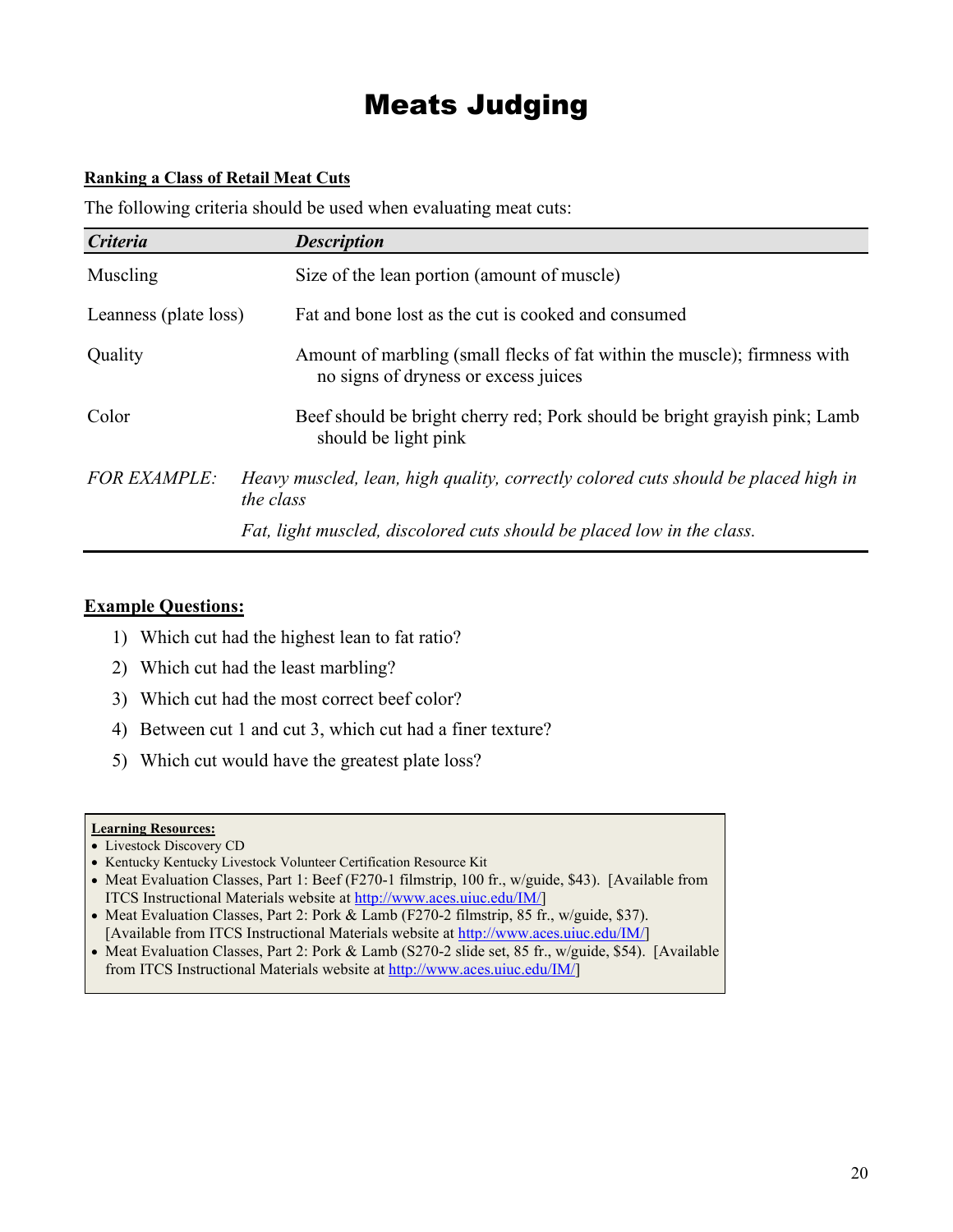## Hay Judging

#### **Ranking a Class of Hay on Visual Basis Only**

The following criteria should be used when evaluating hay:

| Criteria           | Description                                                                                                                |
|--------------------|----------------------------------------------------------------------------------------------------------------------------|
| Color              | Bright green color is best; brown to dark brown color is poorest                                                           |
| Aroma <sup>*</sup> | Should be free from smell of mold, mildew, etc.                                                                            |
| Leaf to stem ratio | High leaf to stem ratio is desirable; as stem size increases the leaf to stem ratio decreases                              |
| Purity             | Should be free from weeds or other foreign plants which decrease the hay's value (i.e., alfalfa<br>should be all alfalfa)  |
| Softness*          | Hay that has been properly cured and stored should be soft to the touch                                                    |
|                    | *When judging some hay classes, it may not be negmitted to touch or small the hay samples. In those cases, place the class |

*\*When judging some hay classes, it may not be permitted to touch or smell the hay samples. In those cases, place the class using only color, leaf to stem ratio, and purity.*

#### **Example Questions:**

- 1. Which hay sample appears to have the finest stems?
- 2. Which hay visually appears to have the highest percentage of alfalfa content?
- 3. Which hay has the least desirable color?
- 4. Which hay will likely result in the highest feeding loss when fed to sheep?
- 5. Which sample will likely result in the lowest feeding loss when fed to sheep?

#### **Example Production Scenario, Nutrient Requirements, and Forage Analysis**

#### *Scenario:*

The hay being ranked will be fed to ewes during early lactation. Ewes with singles and those with twins will be sorted into two groups after lambing, with the hay being used primarily with ewes nursing twins. Any hay remaining will be marketed to other local sheep producers.

| Nutrient requirements:                                    | Forage Analysis (dry matter basis) |      |      |      |       |
|-----------------------------------------------------------|------------------------------------|------|------|------|-------|
| (155 lb. ewe nursing twins, first 6-8 weeks of lactation) |                                    | Hav  | Hay  | Hav  | Hay   |
| Dry Matter 6.0 lb.                                        |                                    | #1   | #2   | #3   | #4    |
| Crude Protein 15.0% (dry matter basis)                    | Dry matter, $\%$                   | 88.6 | 88.4 | 88.6 | 87.9  |
| TDN 65.0% (dry matter basis)                              | Crude protein, %                   | 16.8 | 18.2 | 20.5 | -18.1 |
|                                                           | Digestible protein, %              | 12.1 | 13.4 | 15.5 | 13.3  |
|                                                           | Acid detergent fiber $(ADF)$ , %   | 35.8 | 39.7 | 34.0 | 32.0  |
|                                                           | TDN, $%$                           | 62.0 | 63.0 | 64.7 | 63.0  |
|                                                           |                                    |      |      |      |       |

- Oklahoma State University publication entitled "Hay Judging" (F-2588). A copy can be obtained at the following website: <http://www.okrangelandswest.okstate.edu/pdfFiles/OSUextPubs/F-2588.pdf>
- University of Kentucky publication entitled "Quality Hay Production" (AGR-62). A copy can be obtained at the following website:<http://www.ca.uky.edu/agc/pubs/agr/agr62/agr62.pdf>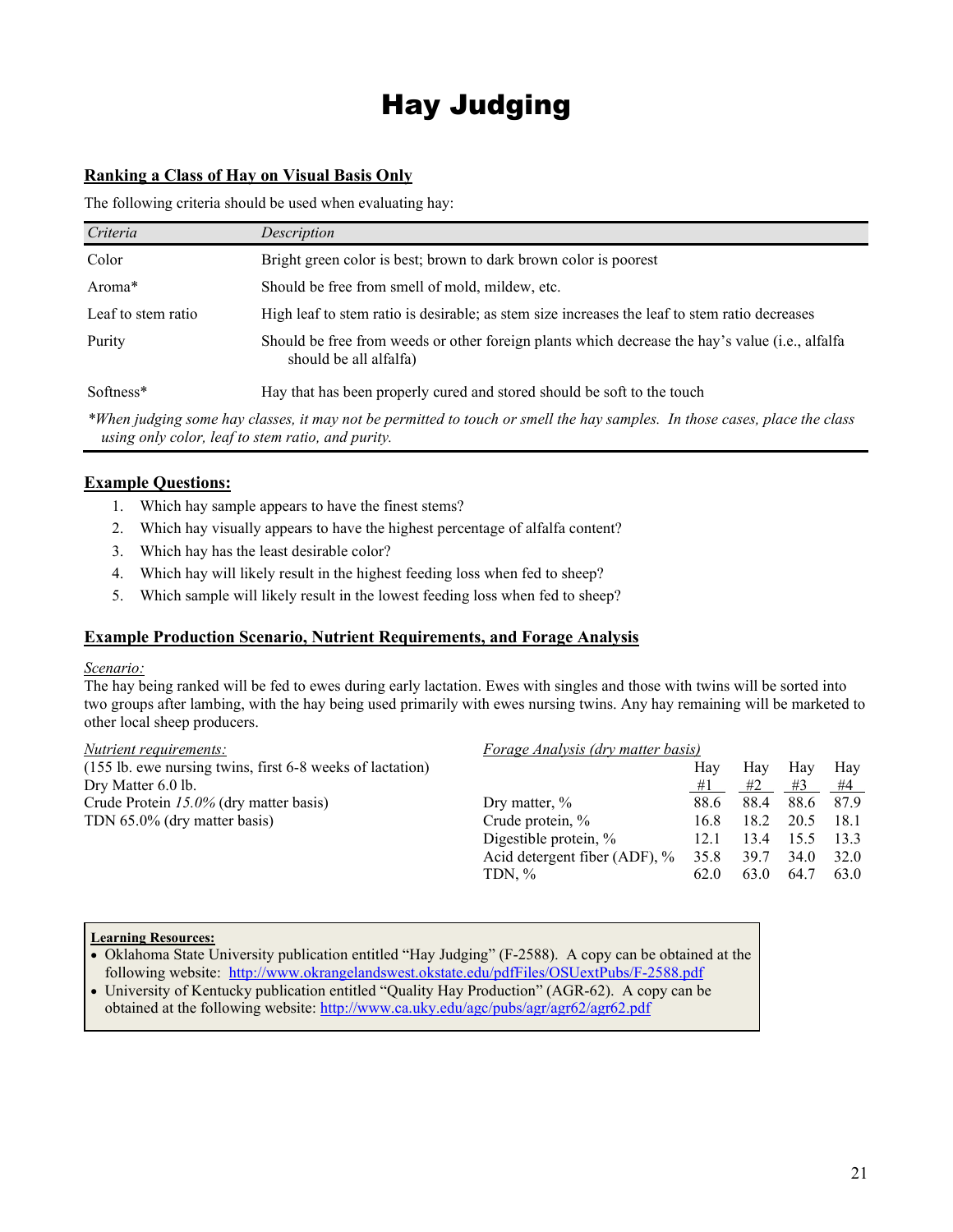### Fleece Judging

| <b>Criteria</b>                                       | <b>Description</b>                                                                                                                                                                                                                                                                                                                                                                                          |
|-------------------------------------------------------|-------------------------------------------------------------------------------------------------------------------------------------------------------------------------------------------------------------------------------------------------------------------------------------------------------------------------------------------------------------------------------------------------------------|
| Estimated clean wool content<br>(yield and shrinkage) | High yield per fleece is desirable. Small amount of light-colored yolk as free<br>from adhering sand, dirt, and vegetable matter as possible. Cut heavily if tied<br>with any twine other than paper.                                                                                                                                                                                                       |
| Length                                                | Should be combing or staple length for the grade: i.e., fine, $3$ in.; $\frac{1}{2}$ blood, $3-\frac{1}{2}$<br>in.; $\frac{3}{8}$ blood, $3-\frac{3}{4}$ in.; $\frac{1}{4}$ blood, 4 in.; low $\frac{1}{4}$ blood, 4- $\frac{1}{4}$ in.; braid, 4- $\frac{1}{2}$ in.<br>Lengths more than $\frac{1}{2}$ inch greater than this are of no additional value except<br>increasing the yield and grease weight. |
| Quality or fineness                                   | Should fall clearly in one of the grades according to fineness; i.e., fine, $\frac{1}{2}$ blood;<br>3/8 blood; 1/4 blood; low 1/4 blood; braid. Uniformity of fineness particularly<br>desirable. Cut heavily for hairy britch.                                                                                                                                                                             |
| Soundness (strength)                                  | Fiber should be strong throughout and free from breaks.                                                                                                                                                                                                                                                                                                                                                     |
| Purity                                                | Free from hair, kemp, black or brown fibers. Cut heavily for black or brown<br>fibers and coarse, hairy britch.                                                                                                                                                                                                                                                                                             |
| Character and color (crimp)                           | Evenly crimped or wavy from base to tip. Crimp should be distinct. Free from<br>frowsy wool. Soft and springy to the touch. White to cream, bright color most<br>desirable. Should be free from stains and with an even distribution of yolk.                                                                                                                                                               |

\*Taken from *Judging Wool and Mohair* by J.L. Groff and G. Ahlschwede (Texas A&M University).

**Learning Resources:**

• Texas A&M University publication entitled "Judging Wool and Mohair" (AS3-4.058). A copy can be obtained at the following website: <http://www.uky.edu/Ag/AnimalSciences/4h/livestockskillathon.html>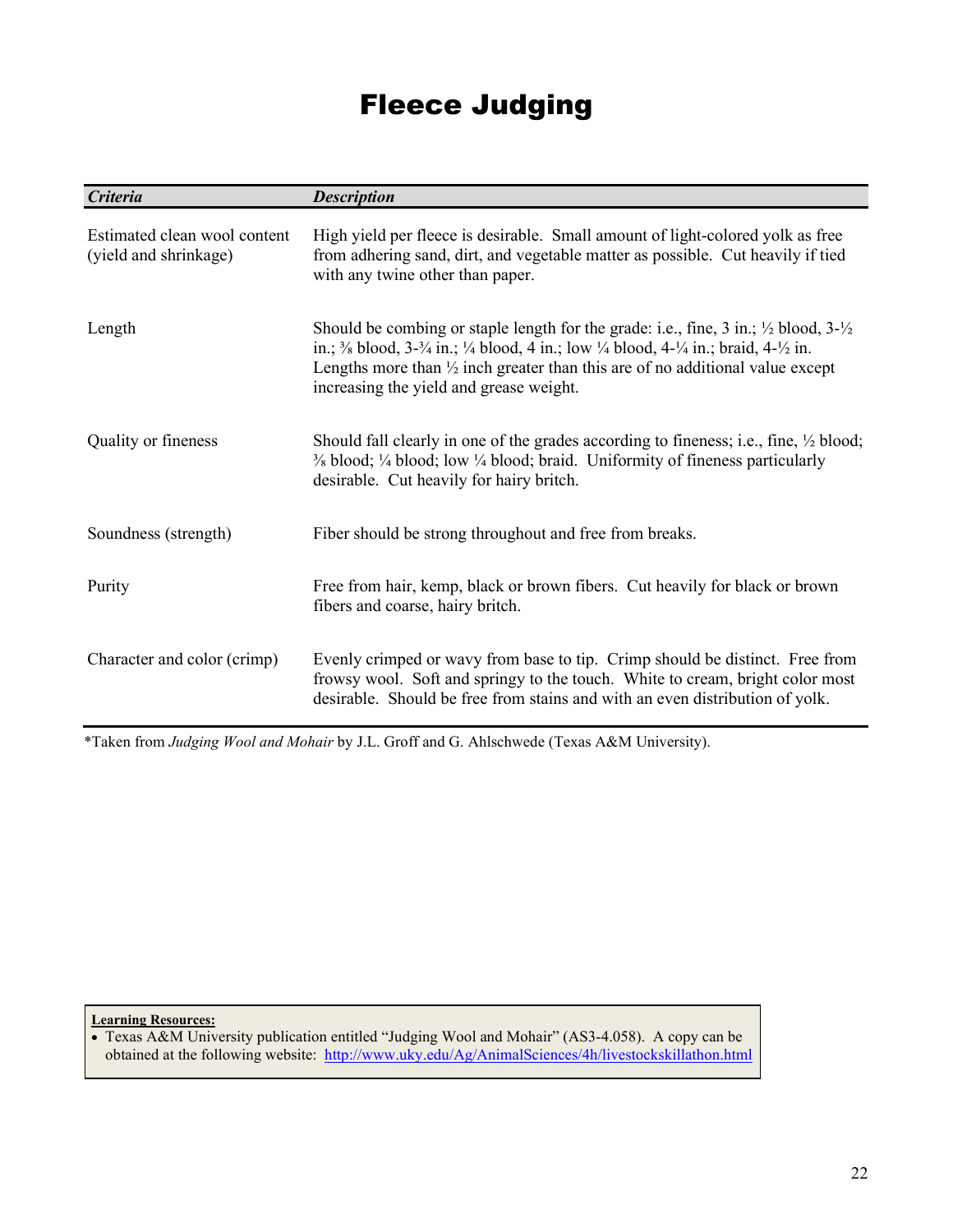## Quality Assurance (Individual)



#### **1. Name of Medication**

- **2. Active Ingredient(s)**
- **3. Species**
- **4. Approved Uses**
- **5. Dosage**
- **6. Cautions**
- **7. Route of Administration**
- **8. Storage Requirements**
- **9. Warnings (Withholding Times)**
- **10. Sizes Available**

- Kentucky Livestock Volunteer Certification Resource Kit
- Beef Resource Handbook (4-H 117R)
- Sheep Resource Handbook (4-H 134R)
- Swine Resource Handbook (4-H 194R)
- Youth Pork Quality Assurance Plus Program materials. Available from the National Pork Board (Phone: 515-223-2600; website: [http://www.pork.org/Producers/YouthPQAPlus/default.aspx\)](http://www.pork.org/Producers/YouthPQAPlus/default.aspx)
- Kentucky Beef Quality Assurance Manual. Available at the following website: <http://www.ca.uky.edu/agc/pubs/id/id140/id140.pdf>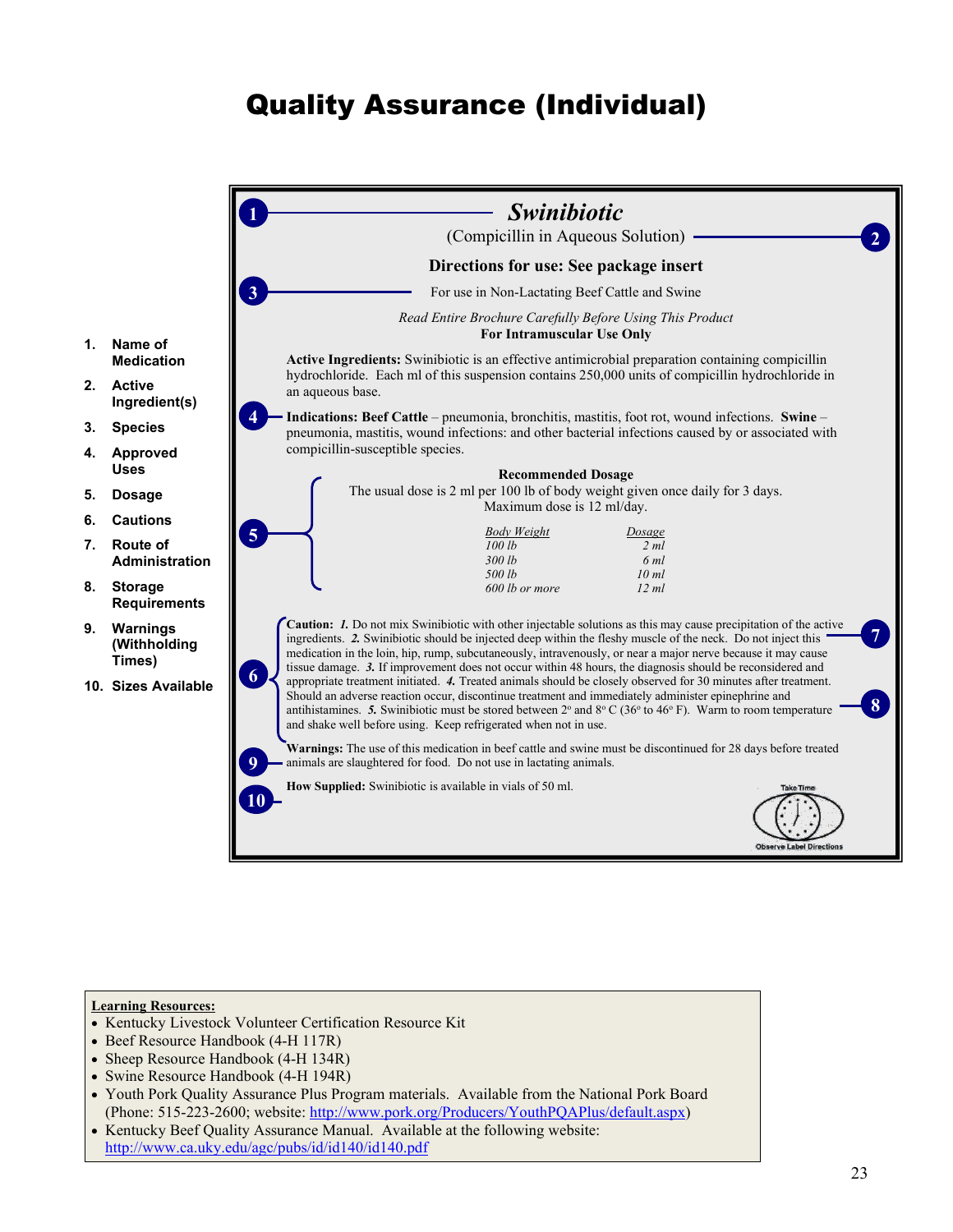### Livestock Quiz

All Clover, Intermediate, and Senior contestants will complete a 25 question quiz of general animal science and livestock production information.

#### **Example Questions – Clovers and Intermediates**

| 1. |                  |                                                                      |               | Which of the following swine breeds was developed in Chester County, Pennsylvania? |
|----|------------------|----------------------------------------------------------------------|---------------|------------------------------------------------------------------------------------|
|    | A. Chester White | B. Duroc                                                             |               | C. Spotted D. Poland China                                                         |
| 2. | A. Scale         | The dressed body of a slaughtered meat animal is called the:         | C. Breed type |                                                                                    |
|    |                  | B. Carcass                                                           |               | D. Dock                                                                            |
| 3. |                  | Which of the following is a form of identification for beef animals? |               |                                                                                    |
|    | A. Ear tagging   | B. Vaccination C. Dehorning                                          |               | D. Feeding                                                                         |

#### **Example Questions – Seniors**

1. Which of the following factors has resulted in today's market hog being 50% leaner as opposed to hogs marketed in the 1960s?

- A. Improved genetics
- B. America's pork producers
- C. Better feeding practices
- D. All of the above

2. The amount of fat cover a market animal possesses is called:

A. Finish B. Substance C. Balance D. Structural Correctness

3. The comfortable space animals develop around them is called their:

- A. Point of balance C. Comfort or flight zone
	- B. Blind spot D. Handler position

4. What is the average length of gestation for a pregnant sow? A. 180 days B. 114 days C. 90 days D. 150 days

- Beef Resource Handbook (4-H 117R)
- Sheep Resource Handbook (4-H 134R)
- Swine Resource Handbook (4-H 194R)
- UK Agripedia website [\(http://www.ca.uky.edu/Agripedia/\)](http://www.ca.uky.edu/Agripedia/)

<sup>•</sup> Livestock Discovery CD

<sup>•</sup> Kentucky Kentucky Livestock Volunteer Certification Resource Kit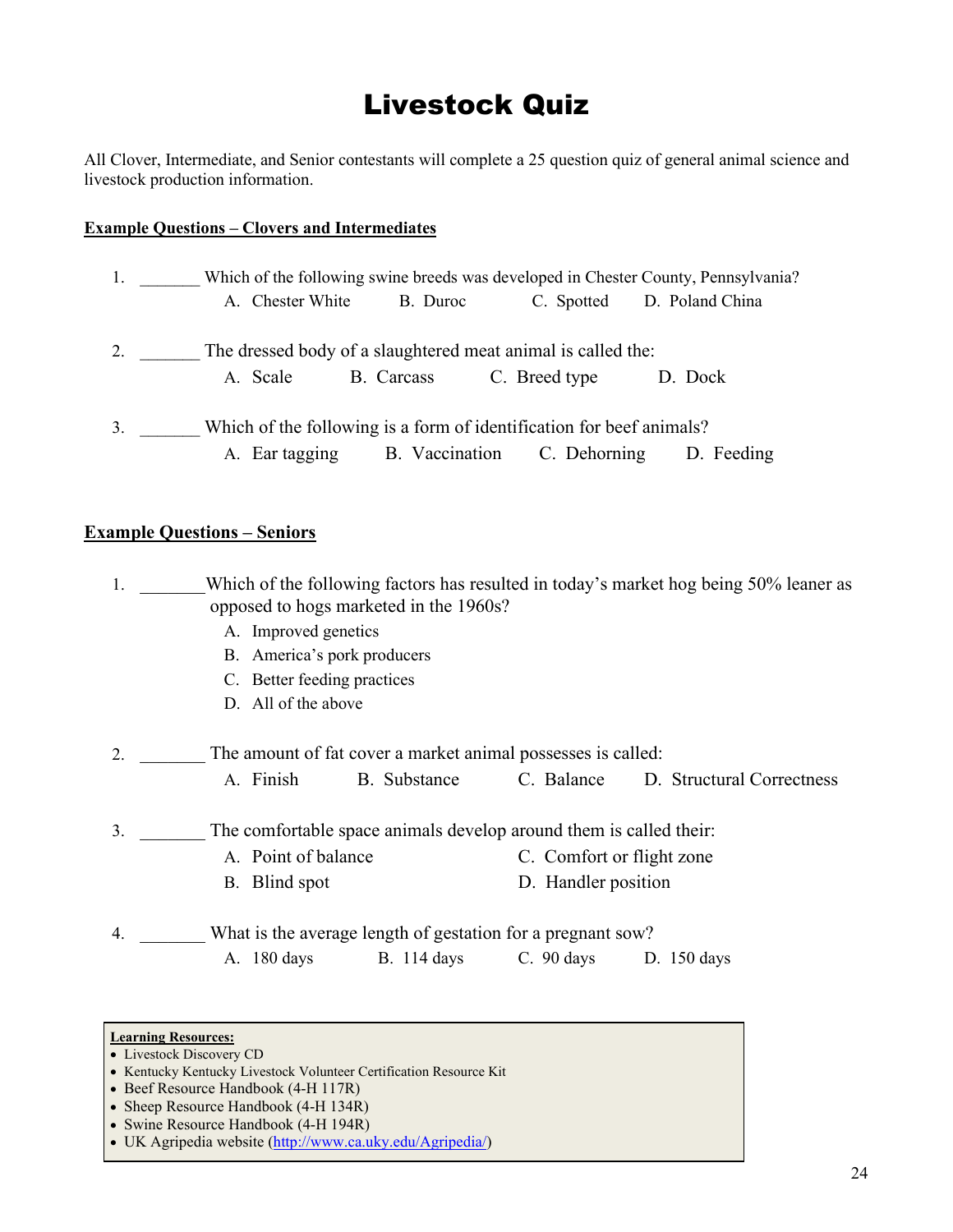### Team Quality Assurance Exercise

For this exercise teams will demonstrate how to read an animal health product label, calculate dosage rates and withdrawal times, complete a treatment record, be familiar with administration routes, and make responsible management decisions regarding quality assurance. The following exercise is an example that would appropriate for Intermediate and Senior teams (a Clover exercise would be a simpler version that required less information and/or a shorter duration of time).

#### **EXAMPLE TEAM QUALITY ASSURANCE EXERCISE**

Follow the medical history of a pig on a confinement hog operation from birth to slaughter by filling in the boxes in the chart below with the requested information for each medication that the pig (Wilbur) receives throughout his lifetime. [NOTE: All medication labels will be supplied during the actual contest.]

September 27, 2004: Happy Birthday! It's a boy! Wilbur is farrowed, his weight is 4 lbs. Iron is administered.

| <b>Product Name</b> | <b>Storage</b> | <b>Dosage</b> | <b>Route of</b><br><b>Administration</b> | Duration of<br><b>Treatment</b> | Withdrawal<br>Time |
|---------------------|----------------|---------------|------------------------------------------|---------------------------------|--------------------|
| Iron Dextran-200    |                |               |                                          |                                 |                    |

September 30, 2004: Scours in the farrowing house, weight is still 4 lbs. Administer Apramycin.

| <b>Product Name</b> | <b>Storage</b> | <b>Dosage</b> | <b>Route of</b><br><b>Administration</b> | Duration of<br><b>Treatment</b> | <b>Withdrawal</b><br><b>Time</b> |
|---------------------|----------------|---------------|------------------------------------------|---------------------------------|----------------------------------|
| Apralan             |                |               |                                          |                                 |                                  |

October 11, 2004: Wilbur is weaned, weight is 18 lbs. Routine vaccine of the herd.

| <b>Product Name</b> | <b>Storage</b> | <b>Dosage</b> | <b>Route of</b><br><b>Administration</b> | Duration of<br><b>Treatment</b> | Withdrawal<br><b>Time</b> |
|---------------------|----------------|---------------|------------------------------------------|---------------------------------|---------------------------|
| <i>Flu-Sure</i>     |                |               |                                          |                                 |                           |

October 25, 2004: Chronic cough in nursery, vet prescribes medication to treat the entire nursery. There are 325 hog's in Wilbur's nursery room with an average weight of 28 pounds.

| <b>Product Name</b> | Storage | Dosage | <b>Route of</b><br><b>Administration</b> | Duration of<br><b>Treatment</b> | <b>Withdrawal</b><br><b>Time</b> |
|---------------------|---------|--------|------------------------------------------|---------------------------------|----------------------------------|
| Neomycín Soluble    |         |        |                                          |                                 |                                  |

December 6, 2004: Routine worming of pigs in the grower-finisher barn. There are 200 head in the barn with an average weight of 125 lbs.

| <b>Product Name</b> | <b>Storage</b> | <b>Dosage</b> | Route of<br><b>Administration</b> | Duration of<br><b>Treatment</b> | Withdrawal<br><b>Time</b> |
|---------------------|----------------|---------------|-----------------------------------|---------------------------------|---------------------------|
| Ivomec Premix       |                |               |                                   |                                 |                           |

January 24, 2005: Finisher: Wilbur comes up lame, due to bacterial arthritis, his weight is 240 lbs. You decide to treat Wilbur for three days and sell him before he's completely crippled.

| <b>Product Name</b>     | <b>Storage</b> | <b>Dosage</b> | <b>Route of</b><br><b>Administration</b> | Duration of<br><b>Treatment</b> | Withdrawal<br><b>Time</b> |
|-------------------------|----------------|---------------|------------------------------------------|---------------------------------|---------------------------|
| $L$ incomix (300 mg/ml) |                |               |                                          |                                 |                           |

On what date can Wilbur safely be sold?

- Kentucky Livestock Volunteer Certification Resource Kit Beef Resource Handbook (4-H 117R)
- Youth Pork Quality Assurance Plus Program materials. Sheep Resource Handbook (4-H 134R) Available from the National Pork Board (Phone: 515-223-2600; • Swine Resource Handbook (4-H 194R) website: [http://www.pork.org/Producers/YouthPQAPlus/default.aspx\)](http://www.pork.org/Producers/YouthPQAPlus/default.aspx)
- Kentucky Beef Quality Assurance Manual. Available at the following website:<http://www.ca.uky.edu/agc/pubs/id/id140/id140.pdf>
- 
- -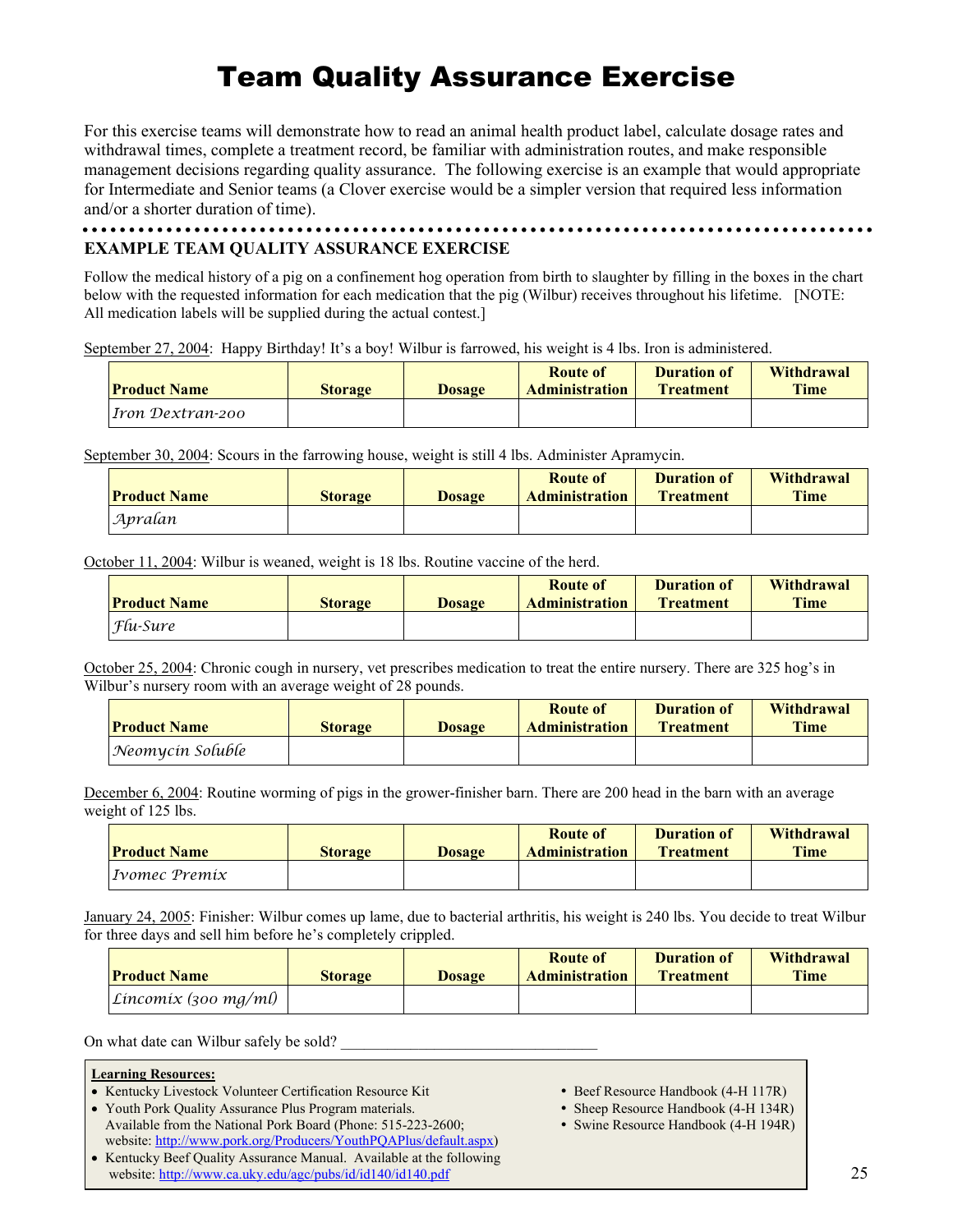## Team Animal Breeding/Marketing Exercise

For this exercise teams will demonstrate how to make sound animal breeding and (or) marketing decisions.

#### **Example Exercise for Intermediates and Seniors:**

You are a commercial lamb producer and your primary target is fast growing lambs for slaughter. However, the neighbor kids like to get some 4-H lambs from you. You also prefer to keep replacements from your own flock. Your ewe flock is mostly whiteface for an improved wool price. You currently have the four rams described below:

- **Rams 1 and 2** are big Suffolk whose lambs gain extremely well, but are course in their skeletal makeup.
- **Ram 3** is a large Dorset whose daughters make good replacements and gain about 1 lb per day.
- **Ram 4** is a medium frame blackface cross whose lambs are much smoother and make good show lambs.

These four rams are starting to show some age. You have found the following replacement prospects:

| Ear   |              |             | $\overline{ADG}$ |                                          | <b>Scrotal</b>     | <b>Purchase</b> |
|-------|--------------|-------------|------------------|------------------------------------------|--------------------|-----------------|
| Tag   | <b>Breed</b> | <b>DNA</b>  | (lbs)            | <i><b>Description</b></i>                | <b>Measurement</b> | <b>Price</b>    |
| #1099 | Suffolk      | <b>RRNS</b> | 1.34             | Large frame, good terminal sire prospect | $29 \text{ cm}$    | \$300           |
| #775  | Dorset       | ORNN        | 0.90             | Medium frame, stylish design             | $32 \text{ cm}$    | \$250           |
| #1279 | Blackface    | ORNN        | 1.10             | Medium frame, stylish design             | $30 \text{ cm}$    | \$250           |
| #44R  | Suffolk      | <b>RRNN</b> | 1.00             | Medium frame, very good conformation     | $30 \text{ cm}$    | \$350           |
| #659  | Columbia     | <b>QRNS</b> | 1.10             | Large frame, good wool                   | $31 \text{ cm}$    | \$300           |

You only have \$600 plus any salvage value (\$100 each) from selling all or some of your current rams to spend on the replacements. Using the scenario and the data in the table above, determine if you would keep any of your existing rams and which of the replacement prospects you would purchase. You can only maintain four total rams. Discuss with a contest official how you arrived at your decision and show how much money you would spend.

#### **Example Exercise for Clovers:**

You are a commercial lamb producer whose flock is made up of mainly Dorset crossbred ewes. Your primary target is fast growing lambs for slaughter. However the neighbor kids like to get some 4-H lambs from you. You need to purchase a new ram. Discuss with a contest official which of the following rams you would select, and answer the five questions below about the rams.

| Ear Tag | <b>Breed</b>     | $\triangle$ <i>ADG</i> ( <i>lbs</i> ) | <b>Description</b>                       |  |
|---------|------------------|---------------------------------------|------------------------------------------|--|
|         | Suffolk          | 1.34                                  | Large frame, good terminal sire prospect |  |
|         | Dorset           | 0.90                                  | Medium frame, stylish design             |  |
|         | <b>Blackface</b> | 1.10                                  | Medium frame, stylish design             |  |
|         | Suffolk          | 1.00                                  | Medium frame, very good conformation     |  |
|         | Columbia         | 1.10                                  | Large frame, good wool                   |  |

- 1. Which ram would probably sire the fastest growing lambs?
- 2. \_\_\_\_\_\_\_\_\_ Which ram would offer the least increase in performance?
- 3. \_\_\_\_\_\_\_ Which ram is considered a "dual purpose" breed?
- 4. Which two rams would probably sire the more maternally oriented daughters?
- 5. Between Rams 2 and 3, which one would you choose to produce 4-H lambs and why?

- Kentucky Livestock Volunteer Certification Resource Kit Beef Resource Handbook (4-H 117R)
- Publication entitled "Judging Performance Classes" (ASC 167) Sheep Resource Handbook (4-H 134R) which can be found on the Livestock Discovery CD. This **Same Resource Handbook (4-H 194R)** Swine Resource Handbook (4-H 194R) publication provides examples of using scenarios and EPD data to place a class of animals.
- 
- -